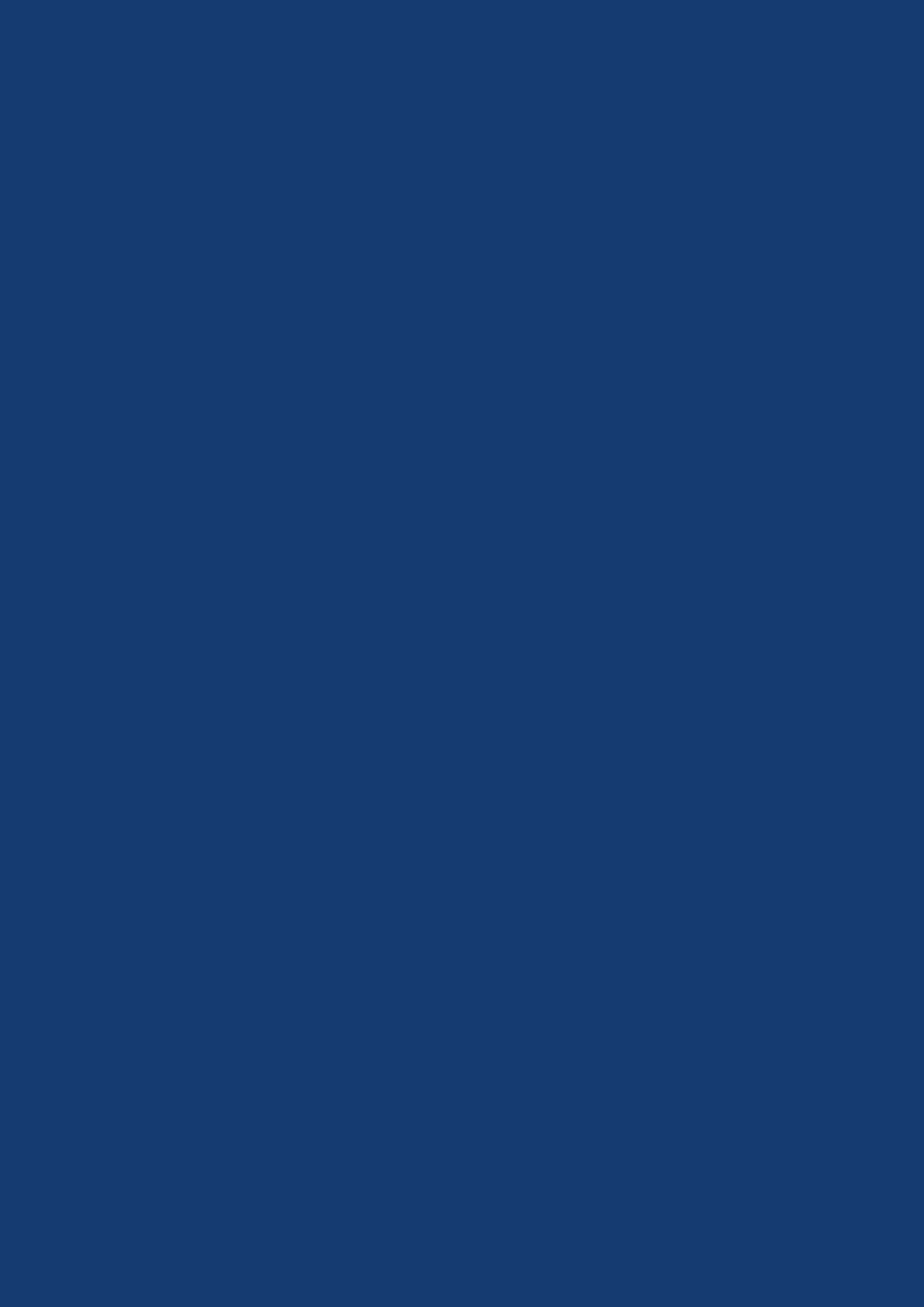# **Important information.**

A Product Disclosure Statement **(PDS)** is an information document. Its purpose is to provide you with enough information so that you can decide if the product will meet your needs. A PDS is also a tool for comparing the features of other products you may be considering. If you have any questions about this product, please contact us on any of the numbers listed at the back of this PDS.

This PDS relates to Foreign Exchange Transactions issued by Westpac Banking Corporation (ABN 33 007 457 141 AFSL 233714) and offered through its BankSA division ("**BankSA, we, our** or **us**"). We are the issuer of this PDS. A Foreign Exchange Transaction requires an understanding of the way foreign exchange markets work.

You should read and consider all sections of this PDS carefully before making a decision about the suitability of this product for you. You may also wish to obtain independent expert advice. If you decide to enter into a Foreign Exchange Transaction, you should keep a copy of this PDS and any associated documentation. You should also promptly tell us if at any time you experience any financial difficulty. The meaning of some terms in this PDS (indicated by using a capital letter at the beginning of the term) is included in the Glossary on page 17.

The information set out in this PDS is general in nature. It has been prepared without taking into account your objectives, financial situation or needs. Because of this, you should consider its appropriateness having regard to your objectives, financial situation and needs. By providing this PDS, BankSA does not intend to provide financial advice or any financial recommendations.

The information in this PDS may be updated and made available to you on our website at [banksa.com.au.](http://banksa.com.au) We will provide you with a paper copy of any updated information posted on our website on request without charge. If there is a change to information relating to Foreign Exchange Transactions that is materially adverse, we will (depending on the nature of the change or event) notify you within three months of the change or event and will issue a replacement or supplementary PDS where required. Information relating to Foreign Exchange Transactions that is not materially adverse may change from time to time.

This PDS, and any invitation to apply for a Foreign Exchange Transaction that this PDS relates to, is intended for retail clients in Australia only. Distribution of it in jurisdictions outside Australia may be restricted by law and persons who come into possession of it, who are not in Australia, should seek advice. If you are in Australia and have received it electronically, we will give you a paper copy on request, without charge. To obtain a copy, refer to the contact details listed at the back of this PDS.

#### **Annexure 1 – Terms governing Spot Contracts, Value Today Contracts and Value Tomorrow Contracts**

Annexed to this PDS are the terms and conditions that apply to Spot Contracts, Value Today Contracts and Value Tomorrow Contracts. Unless otherwise provided below, if you have not entered into a Master Dealing Agreement with us, the terms and conditions outlined in the Annexure to this PDS are binding on you in your dealings with us in relation to these products.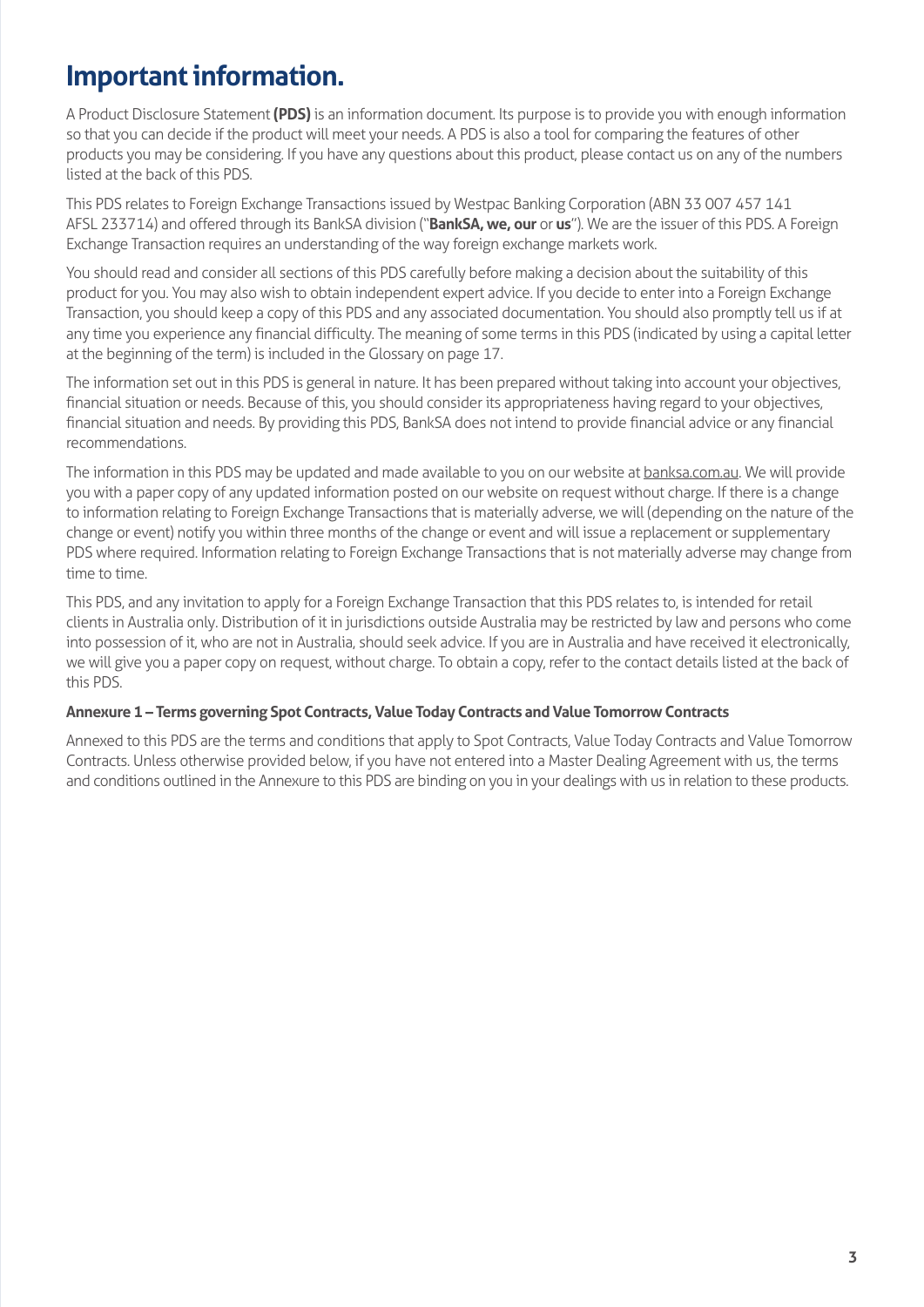# **Contents.**

| Annexure - BankSA Financial Markets: Terms governing Spot Contracts, Value Today Contracts |  |
|--------------------------------------------------------------------------------------------|--|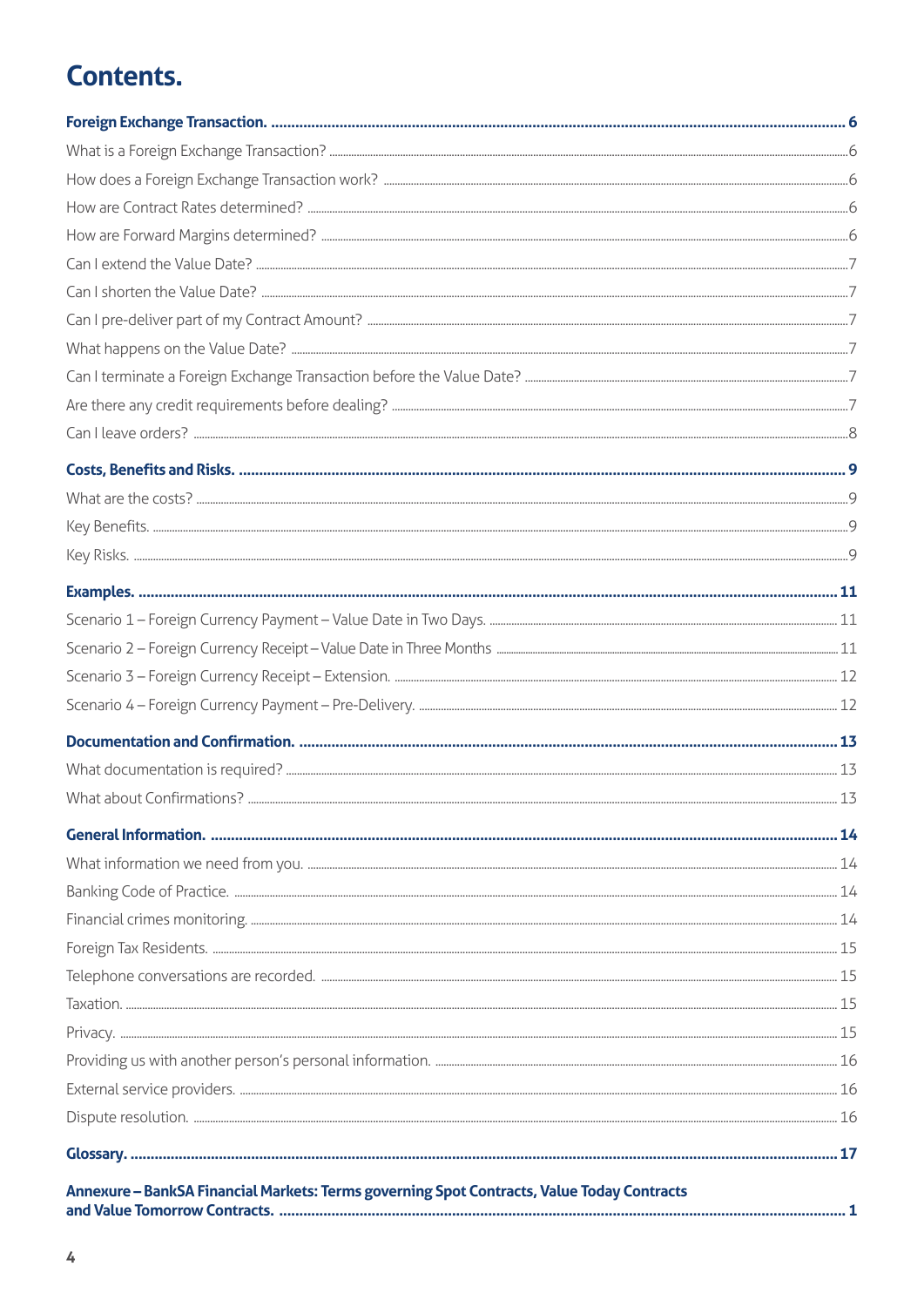# **Foreign Exchange Transaction Summary.**

| <b>Issuer</b>                                         | <b>Westpac Banking Corporation (offered through its BankSA division)</b><br>AFSL 233714 ABN 3300745714                                                                                                                                                                                                                                                                                                                                                                                                                                                                                                                                                                                                                                                                                                                                                                                                                                                                                                            |  |  |  |  |  |
|-------------------------------------------------------|-------------------------------------------------------------------------------------------------------------------------------------------------------------------------------------------------------------------------------------------------------------------------------------------------------------------------------------------------------------------------------------------------------------------------------------------------------------------------------------------------------------------------------------------------------------------------------------------------------------------------------------------------------------------------------------------------------------------------------------------------------------------------------------------------------------------------------------------------------------------------------------------------------------------------------------------------------------------------------------------------------------------|--|--|--|--|--|
| <b>Purpose</b>                                        | A Foreign Exchange Transaction is an agreement to exchange one currency for another at an<br>agreed exchange rate on an agreed date, to facilitate a payment of funds.                                                                                                                                                                                                                                                                                                                                                                                                                                                                                                                                                                                                                                                                                                                                                                                                                                            |  |  |  |  |  |
| <b>Suitability</b>                                    | A Foreign Exchange Transaction may be suitable if you have a genuine commercial need to<br>exchange one currency for another in order to facilitate payment or receipt of funds and/or to<br>manage a currency risk.<br>It should not be used for trading or speculative purposes.                                                                                                                                                                                                                                                                                                                                                                                                                                                                                                                                                                                                                                                                                                                                |  |  |  |  |  |
| <b>Costs</b>                                          | There are no direct fees.<br>See "What are the costs?" on page 9 for more information.                                                                                                                                                                                                                                                                                                                                                                                                                                                                                                                                                                                                                                                                                                                                                                                                                                                                                                                            |  |  |  |  |  |
| <b>Key Benefits</b>                                   | Protection - A Foreign Exchange Transaction can provide you with protection against<br>unfavourable exchange rate movements prior to settlement.<br>Cash flow certainty - A Foreign Exchange Transaction allows you to exchange one currency for<br>another at an agreed rate on an agreed date.<br><b>Coverage</b> - Foreign Exchange Transactions are available for a wide range of currencies. Please<br>contact us to confirm whether your desired currency is covered. Our contact details are set out<br>on the back page.<br>Flexibility - Key variables, including the Value Date and the Contract Amount, can be tailored<br>to meet your particular needs.<br>See the section titled "Key Benefits" on page 9 for more information.                                                                                                                                                                                                                                                                     |  |  |  |  |  |
| <b>Key Risks</b>                                      | <b>Opportunity loss</b> - You will not receive the benefit of any favourable exchange rate movements<br>that occur prior to settlement.<br>Variation/Early termination - You can vary or terminate a Foreign Exchange Transaction early<br>but there may be a cost if you do so depending on market movements.<br>No cooling off period - There is no cooling off period.<br><b>Counterparty and operational risk</b> - We have performance obligations under a Foreign Exchange<br>Transaction. You need to form a judgment of our ability to meet those obligations.<br><b>Currency restrictions</b> – Some currencies may be subject to legal and regulatory obligations.<br>Use of agent and correspondent banks - We may use agents and correspondent banks to deliver<br>some currencies (other than Australian dollars).<br>See the section titled "Key Risks" on page 9 and the section titled "Can I terminate a Foreign<br>Exchange Transaction before the Value Date?" on page 7 for more information. |  |  |  |  |  |
| <b>Value Date</b>                                     | From the same day as the Trade Date to up to 2 years after the Trade Date (depending on the<br>currency pair).<br>(A Value Date greater than 2 years after the Trade Date may be available on request.)                                                                                                                                                                                                                                                                                                                                                                                                                                                                                                                                                                                                                                                                                                                                                                                                           |  |  |  |  |  |
| <b>Minimum</b><br><b>Transaction</b><br><b>Amount</b> | There is no minimum transaction amount - but a minimum amount of AUD 25,000 or its<br>equivalent will apply if you choose to leave an order with us (see the section titled "Can I leave<br>orders?" on page 8).                                                                                                                                                                                                                                                                                                                                                                                                                                                                                                                                                                                                                                                                                                                                                                                                  |  |  |  |  |  |
| <b>How to Apply</b>                                   | Contact your existing bank representative. Alternatively, you can contact us at the details<br>listed below.                                                                                                                                                                                                                                                                                                                                                                                                                                                                                                                                                                                                                                                                                                                                                                                                                                                                                                      |  |  |  |  |  |
| <b>Our contact</b><br>details:                        | <b>Financial Markets</b><br>Mail:<br>Level 2, 275 Kent Street<br>Sydney NSW 2000<br>1800 009 400<br>Phone:<br><b>Online:</b><br>banksa.com.au                                                                                                                                                                                                                                                                                                                                                                                                                                                                                                                                                                                                                                                                                                                                                                                                                                                                     |  |  |  |  |  |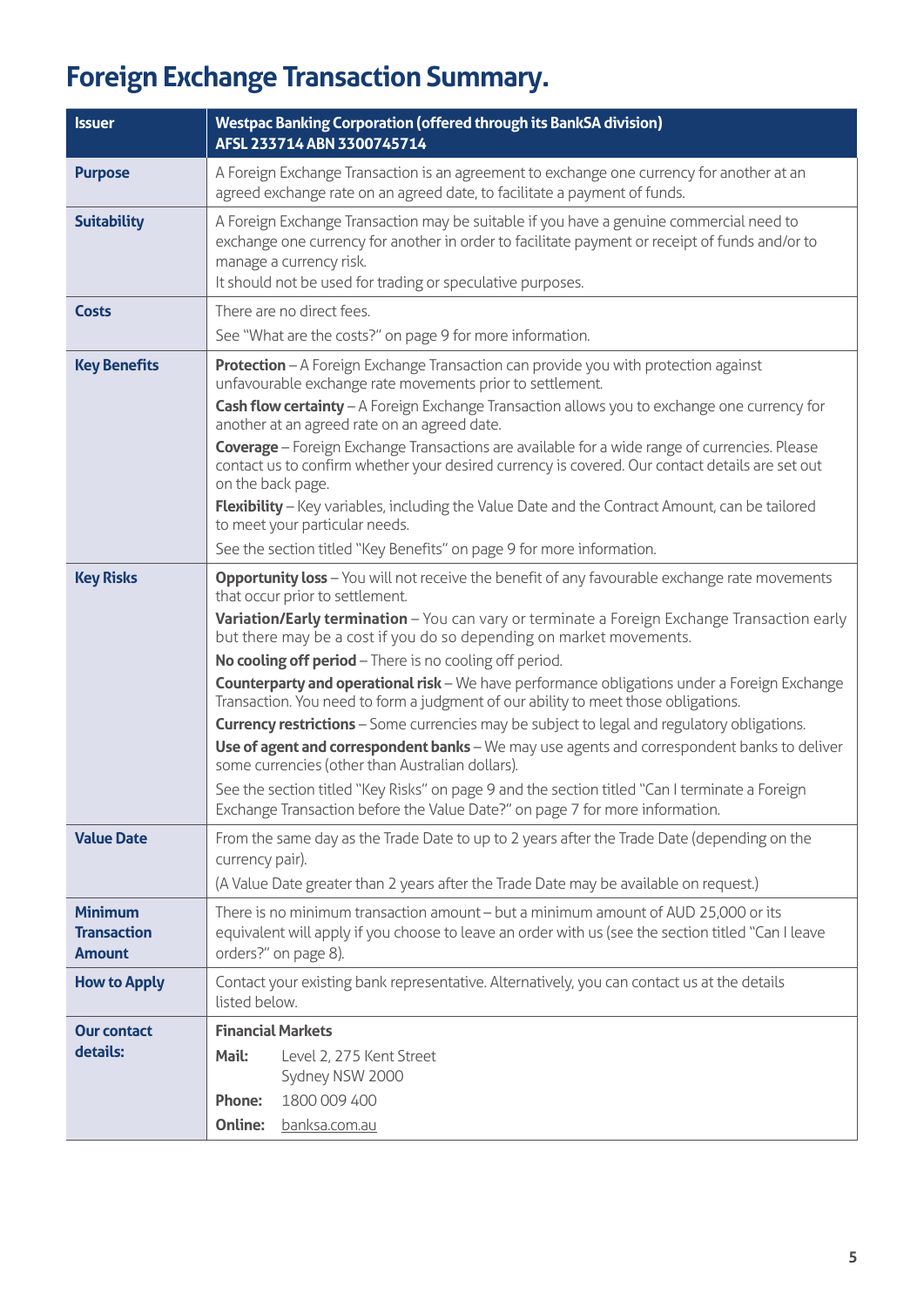# <span id="page-5-0"></span>**Foreign Exchange Transaction.**

# **What is a Foreign Exchange Transaction?**

A Foreign Exchange Transaction is a transaction between you and us to exchange one currency for another.

A Foreign Exchange Transaction may be useful in facilitating payments associated with exporting or importing goods denominated in foreign currency, investing or borrowing overseas, repatriating profits, converting foreign currency denominated dividends, or settling other foreign currency contractual arrangements.

### **How does a Foreign Exchange Transaction work?**

When you enter into a Foreign Exchange Transaction, you nominate the Contract Amount and the two currencies to be exchanged. These currencies are known as the Currency Pair and must be acceptable to us.

You also nominate the Value Date on which you want the exchange of currencies to take place. We will then determine the Rate of Exchange, also known as the Contract Rate, based on the Value Date and currencies nominated by you. The Contract Rate is the rate at which the Currency Pair will be exchanged on the Value Date.

On the Value Date, the Contract Amount must be exchanged with us at the Contract Rate, irrespective of what the Foreign Exchange Rate is at that time.

# **How are Contract Rates determined?**

The Contract Rate is the agreed exchange rate at which the Currency Pair will be exchanged on the Value Date. We will determine the Contract Rate taking several factors into account, including:

- The Currency Pair and the time zone you choose to trade in;
- The Value Date;
- Global Foreign Exchange Rates;
- The Contract Amount, and our inability to trade small amounts in the Global Market;
- Market volatility;
- Market interest rates of the countries of the Currency Pair; and
- Our profit margins.

Contract Rates are quoted as **Spot Exchange Rates, Value Today Exchange Rates, Value Tomorrow Exchange Rates or Forward Exchange Rates,** depending on the Value Date nominated by you.

A **Spot Exchange Rate** refers to the exchange rate applicable to a Foreign Exchange Transaction where the Value Date is two business days after the Trade Date. Transactions for value spot (transactions with a Spot Exchange Rate) are commonly referred to as **Spot Contracts**.

A **Value Today Exchange Rate** refers to the exchange rate applicable to a Foreign Exchange Transaction where the Value Date is the same date as the Trade Date. Transactions for value today (transactions with a Value Today Exchange Rate) are commonly referred to as **Value Today Contracts**.

A **Value Tomorrow Exchange Rate** refers to the exchange rate applicable to a Foreign Exchange Transaction where the Value Date is the business day after the Trade Date. Transactions for value tomorrow (transactions with a Value Tomorrow Exchange Rate) are commonly referred to as **Value Tomorrow Contracts**.

A **Forward Exchange Rate** refers to the exchange rate applicable to a Foreign Exchange Transaction where the Value Date is more than two business days after the Trade Date. Transactions for all such Value Dates (transactions with a Forward Exchange Rate) are commonly referred to as **Forward Exchange Contracts (FECs).**

The rates used for Value Today Contracts, Value Tomorrow Contracts and Forward Exchange Contracts are determined by us by calculating an adjustment to the applicable Spot Exchange Rate. This adjustment is known as the Forward Margin.

# **How are Forward Margins determined?**

Forward Margins (and therefore Value Today Exchange Rates, Value Tomorrow Exchange Rates and Forward Exchange Rates) do not represent forecasts that we have made, nor do they guarantee what future exchange rates will be.

Instead, a Forward Margin is derived by us taking into account a variety of factors including the difference in inter-bank interest rates between the currencies that make up the Currency Pair. The Forward Margin is expressed in exchange rate points.

A Forward Margin can be either a positive or a negative number. When a Forward Margin is a positive number, it is added to the Spot Exchange Rate. When it is a negative number, it is subtracted from the Spot Exchange Rate.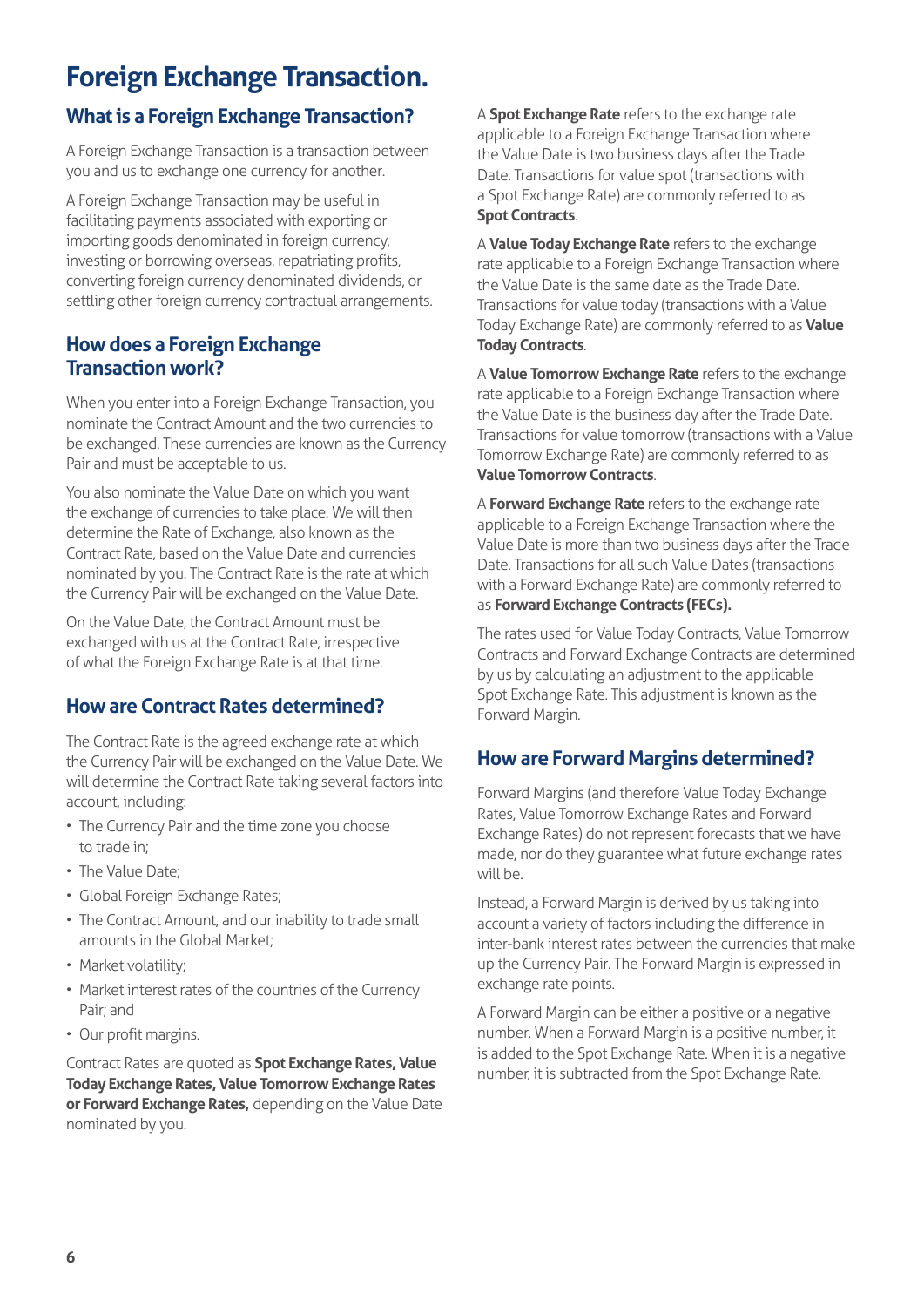### <span id="page-6-0"></span>**Can I extend the Value Date?**

You may ask us to extend the Value Date of a Foreign Exchange Transaction at any time up to and including the Value Date prior to settlement occurring (referred to as an extension or a Historical Rate Rollover (HRR)). We may then provide you with a Forward Margin. If you accept the Forward Margin, we may decide to extend the Value Date. Our quote for the Forward Margin will incorporate your existing contract details, the Spot Exchange Rate and the relevant market interest rates available at that time.

For convenience, we may quote the Forward Margin as a margin to your existing Contract Rate. This margin will be expressed in exchange rate points and may be positive or negative. Where it is positive, it will be added to your existing Contract Rate. Where it is negative, it will be subtracted.

All extensions will be subject to our credit approval process. They are not automatic. We will only allow extensions for genuine commercial reasons and not for speculative purposes. Even where this is the case, we will not always be willing to extend a contract. The decision to grant an extension will be made at our absolute discretion. As part of the process we may require you to sign our HRR documentation – see "What documentation is required?" on page 13.

#### **Can I shorten the Value Date?**

You may ask us to shorten the Value Date of a Foreign Exchange Transaction at any time up to (but excluding) the Value Date (referred to as a pre-delivery). We may then provide you with a Forward Margin. If you accept the Forward Margin, we may decide to shorten the Value Date.

Our quote for the Forward Margin will take into account your existing contract details, the Spot Exchange Rate and the relevant market interest rates available at that time.

For convenience we will quote the Forward Margin as a margin to your existing Contract Rate. This margin will be expressed in exchange rate points and may be positive or negative. Where it is positive, it will be added to your existing Contract Rate. Where it is negative, it will be subtracted from your existing Contract Rate.

#### **Can I pre-deliver part of my Contract Amount?**

You may choose to pre-deliver part of your original Contract Amount. In this case, the partial amount will be treated as a pre-delivery, as outlined above, and the balance of the original Contract Amount will be preserved at the original Contract Rate for the original Value Date.

#### **What happens on the Value Date?**

Depending on the terms of your Foreign Exchange Transaction, on the Value Date you may need to provide us with either foreign currency or Australian dollars (AUD). You can provide foreign currency either by telegraphic transfer or by transferring funds from a foreign currency account/deposit. You must provide AUD in Clear Funds. On receipt of the funds, we will deposit amounts owing to you into a bank account with us (in your name), denominated in the relevant currency. Alternative arrangements can be made with our agreement.

If you fail to provide us with the agreed foreign currency or Australian dollars on the Value Date, this may constitute an event of default under the agreement entered into between you and us. You should refer to the relevant agreement (including any Master Dealing Agreement) for further information.

#### **Can I terminate a Foreign Exchange Transaction before the Value Date?**

You may ask us to terminate a Foreign Exchange Transaction at any time up to and including the Value Date, prior to settlement occurring. We may then provide you with a termination quote. There will be a cost or a gain arising as a result of termination. If you accept the termination quote, we may terminate the Foreign Exchange Transaction.

Our quote will incorporate the same variables used when pricing the original Foreign Exchange Transaction. These will be adjusted for the prevailing market conditions in respect of the remaining term of the Foreign Exchange Transaction. We will also need to consider the cost of reversing or offsetting your original transaction. When doing this we take into account the current market rates that apply to any offsetting transactions.

#### **Are there any credit requirements before dealing?**

Before entering into a Foreign Exchange Transaction, we will assess your financial position to determine whether or not your situation satisfies our normal credit requirements. We will advise you of the outcome of its review as soon as practicable.

If your application is successful, you will need to sign our standard finance documentation. This documentation sets out the terms of the credit approval and other matters relevant to your application.

Please note that even if you satisfy our normal credit requirements, we are not bound to accept your application and may reject your application at our sole discretion.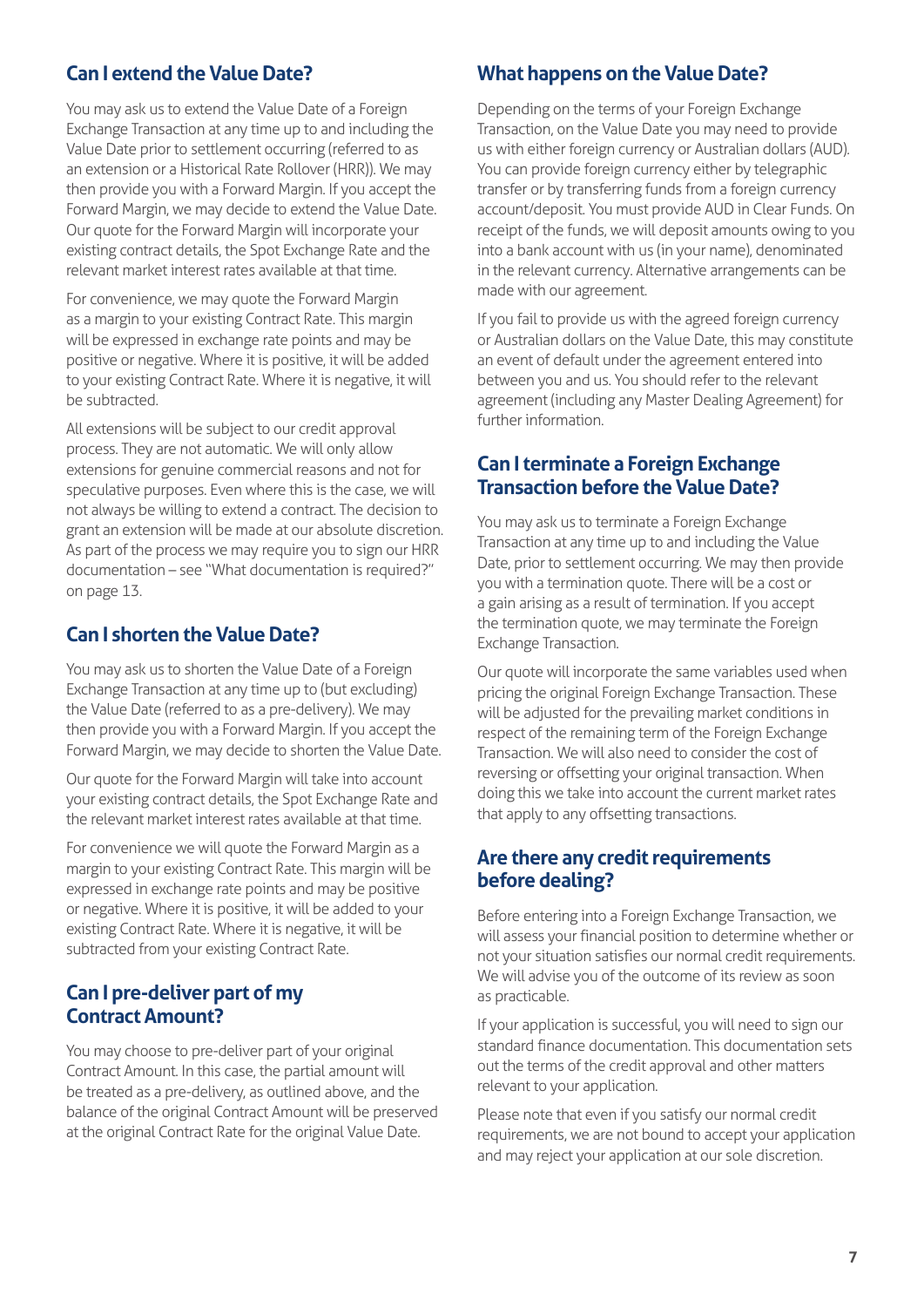# <span id="page-7-0"></span>**Can I leave orders?**

We may accept and execute orders on your behalf. However, we are not obliged to do so.

An order is a request that you leave with us to buy or sell a specified foreign currency amount, on your behalf, against another currency once a nominated exchange rate is reached. Requests for orders can be placed with us over the phone between 8:00 am to 5:00 pm on a business day (excluding public holidays and bank public holidays) in the place you are dealing into. If you have access to one of our online dealing platforms, you may be able to place orders at anytime – refer to the platform user guides or terms and conditions.

The minimum amount for an order (subject to our discretion to waive such minimum) is AUD 25,000 or its equivalent in another currency acceptable to us, where AUD is not one of the currencies in the nominated Currency Pair. All requests for orders will be subject to our normal credit approval process.

Orders can only be placed for Spot Contracts. Where a different Value Date is required we will advise you of the current Forward Margin applicable so that you can take this margin into account when placing your Spot Contract order. However, as this Forward Margin is subject to change and it is unknown when the order will be filled, this will not guarantee that you achieve your desired rate for your specific Value Date.

If the Spot Exchange Rate reaches the level nominated by you between the opening of the foreign exchange markets at 5 a.m. Sydney time on a Monday morning and their closing at 5 p.m. New York time on a Friday, we will attempt to fill your order. This will be on a best endeavours basis. It may not always be possible for us to complete your order at the nominated rate. This may be due to a large movement in the market price or a lack of liquidity in the nominated Currency Pair in the market at the time the level is reached. Similarly, this may result in your order being partly completed. Unless specified at the time the order is placed, orders may be partially completed if nominated levels are reached.

When requesting an order there are three choices of order to select from:

- Take Profit. A Take Profit order is an order you place to buy or sell currency when the market moves in a direction that results in you receiving a more advantageous rate than the market exchange rate available at the time the order is placed.
- Stop Loss. A Stop Loss order is an order you place to buy or sell currency to prevent any further losses to yourself due to the currency moving in an adverse direction to the level at which you need to transact.

• One Cancels Other (OCO). An OCO order is the simultaneous placement of both a Take Profit and a Stop Loss order. The orders remain linked together and should one of the orders be executed, the other order is automatically cancelled.

Orders will remain in place until they are executed or until a date and time pre-agreed with us or until you advise us to cancel them. You will be advised as soon as practicable if an order is executed.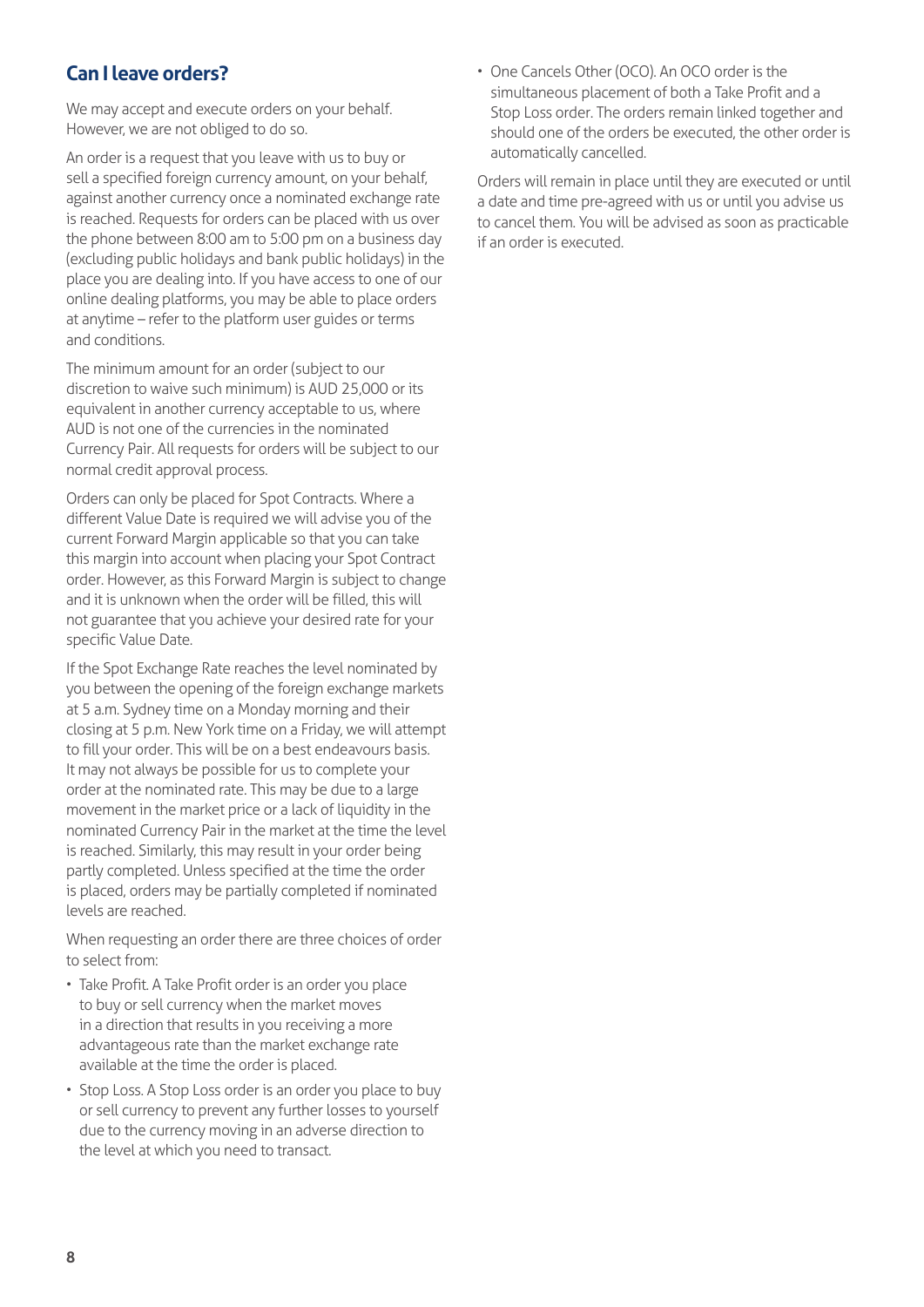# <span id="page-8-0"></span>**Costs, Benefits and Risks.**

### **What are the costs?**

#### **There are no direct fees**

While there are no up-front out of pocket costs with Foreign Exchange Transactions, we derive financial benefit by incorporating a margin into the Contract Rate. This means that this rate may be different to the market rate prevailing at that time. In effect, you pay for the Foreign Exchange Transaction by accepting the Contract Rate quoted by us. Similarly, when adjusting the Value Date of an existing Foreign Exchange Transaction we will incorporate a margin in the calculation of your new Contract Rate.

# **Key Benefits.**

#### **Protection.**

Foreign Exchange Transactions provide you with protection against unfavourable foreign exchange movements between the time you enter into the transaction and the Value Date. This can assist you in managing your foreign currency exposures. On the Value Date, you will be protected at the Contract Rate for the Contract Amount.

#### **Coverage.**

Foreign Exchange Transactions are available for a wide range of currencies. Please contact us to confirm whether your desired currency is covered. Our contact details are set out on the back page.

#### **Cash flow certainty.**

Foreign Exchange Transactions allow you to exchange one currency for another at an agreed rate on an agreed date. This may assist you in settling contractual arrangements denominated in foreign currency.

#### **Flexibility.**

Foreign Exchange Transactions are flexible. Key variables, including the Value Date and the Contract Amount, can be tailored to meet your particular needs. Also, you may further tailor your Foreign Exchange Transaction to your needs by leaving Stop Loss, Take Profit or One Cancels Other orders with us.

# **Key Risks.**

#### **Variation/Early termination.**

Terminations, extensions or pre-deliveries may result in a cost to you – see the sections titled "Can I terminate a Foreign Exchange Transaction before the Value Date?", "Can I extend the Value Date?", and "Can I shorten the Value Date?" on page 7 for more information, together with "What are the costs?" above.

#### **No cooling off period.**

There is no cooling off period. This means that, in most circumstances, once you enter into a Foreign Exchange Transaction, you cannot terminate or vary the Foreign Exchange Transaction without our consent. See "Variation/ Early termination" section above.

#### **Opportunity loss.**

You will not receive the benefit of favourable exchange rate movement between the time you enter into a Foreign Exchange Transaction and the Value Date.

The rate achieved with a Foreign Exchange Transaction may not be as favourable as the rate you could have achieved if you had not entered into any contract at all.

#### **Counterparty and operational risk.**

As is the case with most financial markets products we enter into, we have performance obligations under a Foreign Exchange Transaction. If we are unable to perform our obligations under your Foreign Exchange Transaction, you would be exposed to market exchange rate fluctuations as if you had not entered into a Foreign Exchange Transaction.

Our ability to fulfil our obligations is linked to our financial wellbeing and to the effectiveness of our internal systems, processes and procedures. The first type of risk (our financial wellbeing) is commonly referred to as **credit or counterparty risk**. The second type of risk (the effectiveness of our internal systems, processes and procedures) is commonly referred to as **operational risk**.

You must make your own assessment of our ability to meet our obligations. However, as a regulated Australian bank, we are subject to prudential regulation which is intended to reduce the risk of us failing to perform our obligations.

More information about Westpac Group, including copies of our recent financial statements is available on our website at westpac.com.au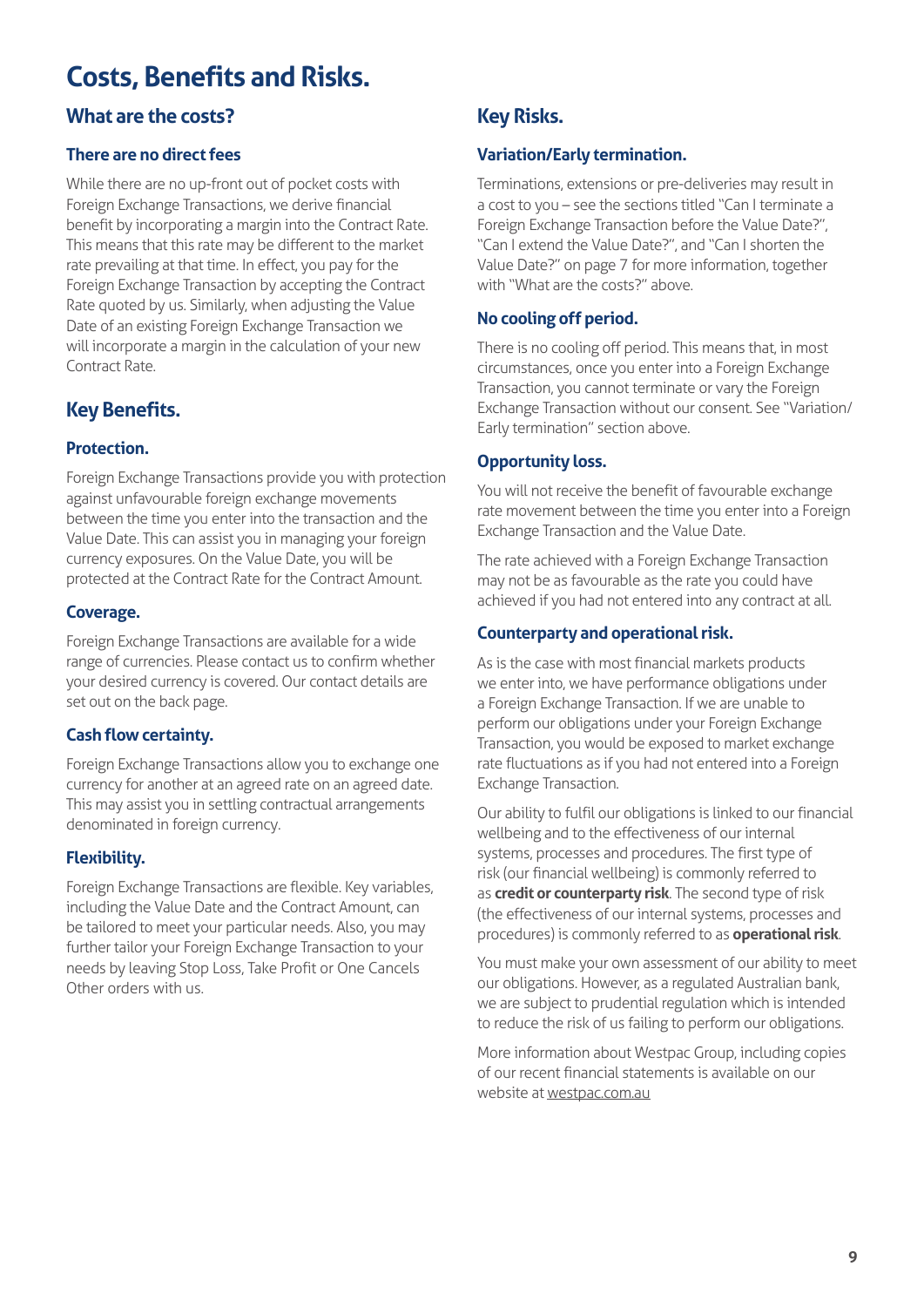#### **Currency restrictions.**

Delivery of some currencies may be governed by, or subject to certain legal and regulatory requirements and obligations. It is your responsibility to ensure that these laws and regulations are complied with and we suggest you seek and obtain your own independent, expert advice in relation to such matters.

#### **Use of agent and correspondent banks.**

To deliver some currencies (other than AUD), we may use agents and correspondent banks. We will use reasonable care in the selection of such agents and correspondent banks.

If the agent or correspondent bank fails to deliver the required currency when due, we will work with the agent or correspondent bank to effect delivery. If after such action delivery cannot be made, we will promptly return your funds or make alternative arrangements with you.

To the extent allowed by law, we will not be liable for any direct or indirect losses, claims, actions or expenses incurred by you as a result of the failure by an agent or correspondent bank to deliver the required currency.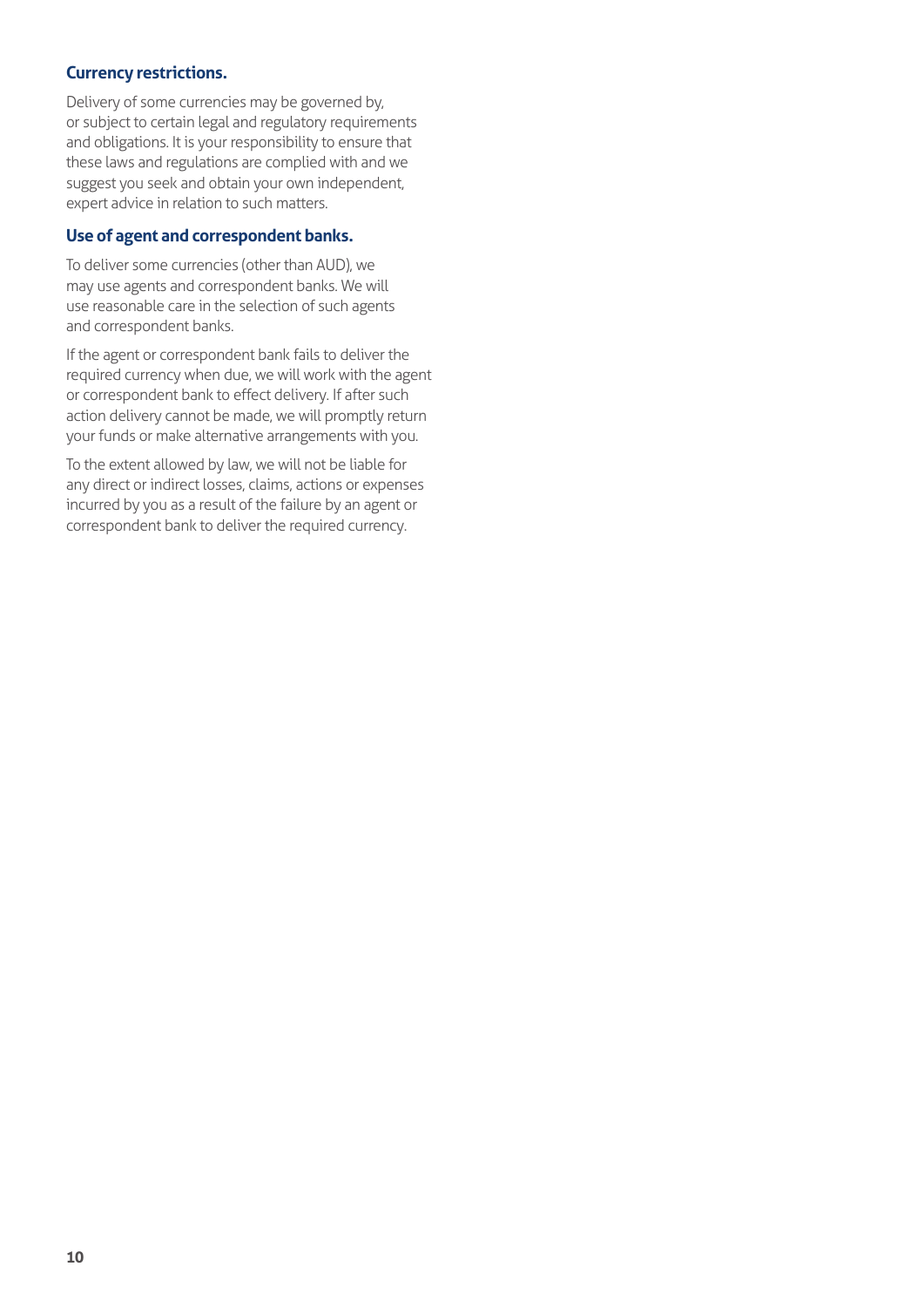# <span id="page-10-0"></span>**Examples.**

The examples below are indicative only and use rates and figures selected to demonstrate how the product works. In order to assess the merits of any Foreign Exchange Transaction, you would need to use the actual rates and figures quoted to you at the time. Note that the calculations below include rounding of decimal places.

### **Scenario 1 – Foreign Currency Payment – Value Date in Two Days.**

You are an Australian based importer due to pay 100,000 United States dollars (USD) in two days' time for goods bought overseas. At that time, you need to convert your AUD into USD.

Assume the AUD/USD Spot Exchange Rate (i.e. for delivery in two business days' time) is 0.8800.

#### **If you do nothing, what exchange rate risks do you face?**

If you do nothing, the amount of AUD you will need in two days' time to obtain the USD you are due to pay will depend on the Value Today Exchange Rate applicable at that time.

If the AUD/USD exchange rate goes up, the USD will become less valuable and as a consequence, you will need less AUD when it is time to obtain the USD. Assume in this example that the AUD/USD Value Today Exchange Rate rises to 0.8850, then you will pay:

AUD 112,994.35 (= USD 100,000 / 0.8850)

If the AUD/USD Value Today Exchange Rate goes down, the opposite occurs and you will need more AUD. Assume the AUD/USD Value Today Exchange Rate falls to 0.8750, then you will pay:

AUD 114,285.71 (= USD 100,000 / 0.8750)

#### **How will a Foreign Exchange Transaction change this?**

Assume that you are unsure about the direction of the AUD against the USD and wish to protect yourself against the AUD depreciating against the USD. You enter into a Spot Contract to buy USD 100,000 with AUD in two days' time at a Contract Rate of 0.8800.

Your Contract Rate in this scenario would be the Spot Exchange Rate = 0.8800

In two days' time, regardless of whether the AUD/USD exchange rate rises or falls, you will exchange the Contract Amount at the Contract Rate. You will pay:

AUD 113,363.36 (= USD 100,000 / 0.8800)

By entering into a Foreign Exchange Transaction you have removed the uncertainty of exchange rate fluctuations over the next two days. However, in exchange for this cashflow certainty you have also lost the opportunity to take advantage of any favourable movements.

#### **Scenario 2 – Foreign Currency Receipt – Value Date in Three Months**

You are an Australian based exporter due to receive 100,000 United States dollars (USD) in three months' time for goods sold overseas. At that time, you need to convert the USD you will receive into AUD.

Assume the AUD/USD Spot Exchange Rate is 0.8800 and the three-month Forward Margin is - 0.0060.

#### **If you do nothing, what exchange rate risks do you face?**

If you do nothing, the amount of AUD you will receive in three months' time for your USD will depend on the Value Today Exchange Rate applicable at that time.

If the AUD/USD exchange rate goes up, the USD will become less valuable and as a consequence, you will receive less AUD when it comes time to exchange the USD. Assume in this example that the AUD/USD Value Today Exchange Rate rises to 0.9200, then you will receive:

AUD 108,695.65 (= USD 100,000 / 0.9200)

If the AUD/USD exchange rate goes down, the opposite occurs and you will receive more AUD. Assume the AUD/ USD Value Today Exchange Rate falls to 0.8400, then you will receive:

AUD 119,047.62 (= USD 100,000 / 0.8400)

#### **How will a Foreign Exchange Transaction change this?**

Assume that you are unsure about the direction of the AUD against the USD and wish to protect yourself against the AUD appreciating against the USD. You enter into a Forward Exchange Contract to sell USD 100,000 for AUD in three months' time at a Contract Rate of 0.8740.

Your Contract Rate, in this scenario would be the Forward Exchange Rate = Spot Exchange Rate plus Forward Margin

 $=(0.8800) + (-0.0060)$ 

 $= 0.8740$ 

In three months' time, regardless of whether the AUD/USD exchange rate rises or falls, you will exchange the Contract Amount at the Contract Rate. You will receive:

AUD 114,416.48 (= USD 100,000 / 0.8740)

By entering into a Forward Exchange Contract you have removed the uncertainty of exchange rate fluctuations over the next three months. However, in exchange for this cash flow certainty you have also lost the opportunity to take advantage of any favourable movements.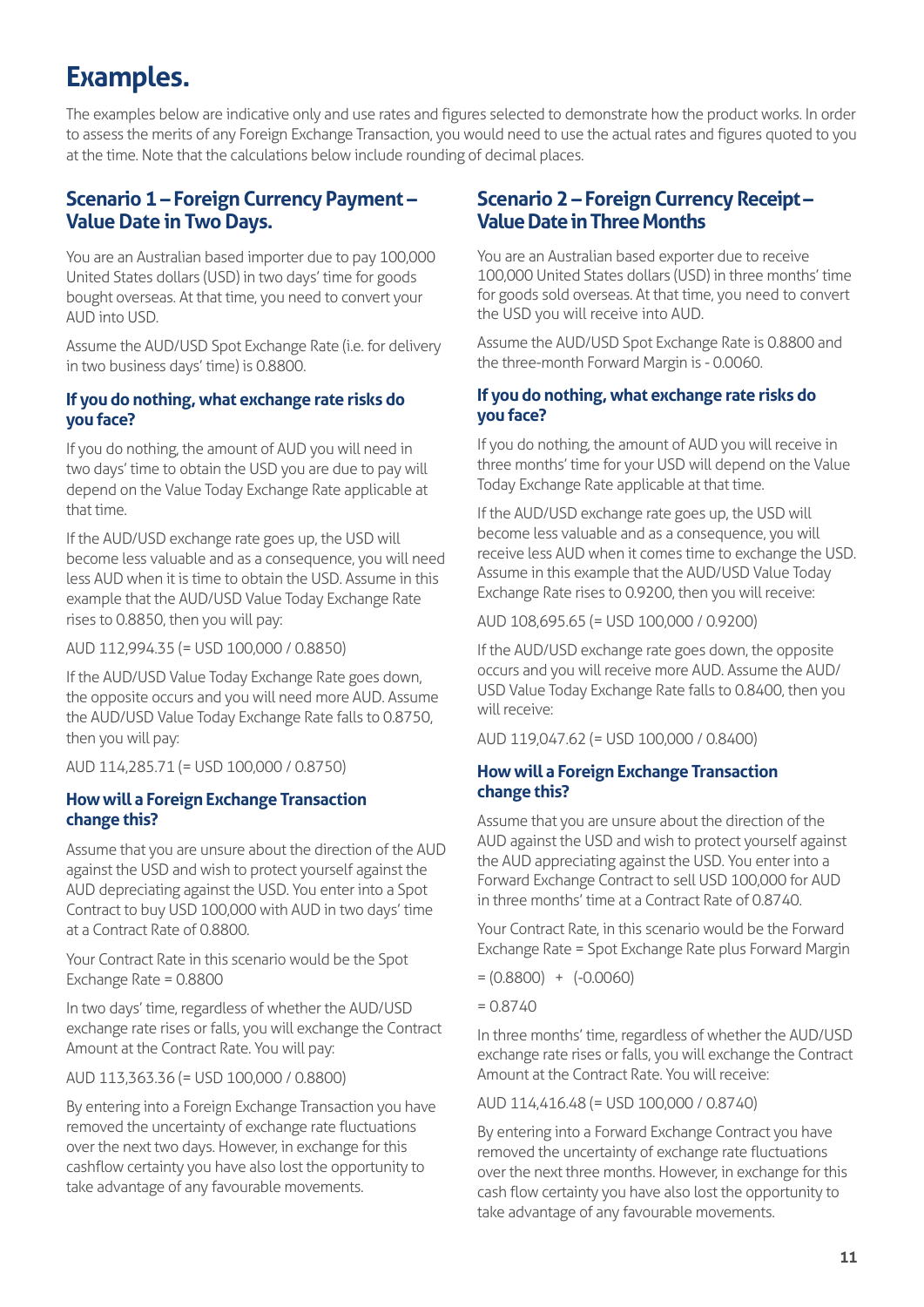# <span id="page-11-0"></span>**Scenario 3 – Foreign Currency Receipt – Extension.**

You are an Australian based exporter with a Forward Exchange Contract in place with us to sell 100,000 USD against the AUD in one week's time at a Contract Rate of 0.8800. You have just been notified that your shipment of goods has been delayed and you will not receive payment for your goods for another month.

In the absence of the delay you were required to exchange the Contract Amount at the Contract Rate in one week's time. At that time you were due to receive:

AUD 113,636.36 (= USD 100,000 / 0.8800)

With the delay you will not have USD to sell in one week's time. You will now have them to sell one month later than you originally expected.

You contact us and request to have your original Value Date extended for one month. After assessing your request we agree to the extension.

Based off your existing Forward Exchange Contract details, the Spot Exchange Rate and the relevant market interest rates available at that time, we calculate the Forward Margin to be -0.0020, You accept this quote and the details of your Forward Exchange Contract are amended accordingly. Your new Contract Rate becomes 0.8780.

New Contract = Old Contract + Forward

Rate Rate Margin  $(0.8780) = (0.8800) + (-0.0020)$ 

On the new Value Date, regardless of whether AUD/USD rises or falls, you must exchange the Contract Amount at the new Contract Rate. You will receive:

AUD 113,895.22 (= USD 100,000 / 0.8780)

By extending your Forward Exchange Contract you have aligned the Value Date of your Forward Exchange Contract with the date that you will receive payment for your shipment of goods. Effectively, you have retained your exchange rate protection for an additional month. However, as with the original Forward Exchange Contract, by removing the uncertainty of exchange rate fluctuations you have lost the opportunity to take advantage of any favourable movements.

### **Scenario 4 – Foreign Currency Payment – Pre-Delivery.**

You are an Australian based importer with a Forward Exchange Contract in place with us to buy 100,000 USD against the AUD in three months' time at a Contract Rate of 0.8700. You have just been notified that your shipment of goods has been brought forward two months and you will be required to pay for your goods at that time.

In the absence of the earlier shipment, you were required to exchange the Contract Amount at the Contract Rate in three months' time. At that time you were due to pay:

AUD 114,942.53 (= USD 100,000 / 0.8700)

With the earlier shipment you now need your USD in one months' time.

You contact us and request to have your original Value Date brought forward two months.

Based off your existing Forward Exchange Contract details, the Spot Exchange Rate and the relevant market interest rates available at that time, we calculate the Forward Margin to be + 0.0040.

You accept this quote and the details of your Forward Exchange Contract are amended accordingly. Your new Contract Rate becomes 0.8740.

|              | New Contract = Old Contract + Forward |        |
|--------------|---------------------------------------|--------|
| Rate         | Rate                                  | Margin |
| $(0.8740) =$ | $(0.8700)$ + $(+0.0040)$              |        |

On the new Value Date, regardless of whether AUD/USD rises or falls, you must exchange the Contract Amount at the new Contract Rate. You will pay:

AUD 114,416.48 (= USD 100,000 / 0.8740)

By shortening your Forward Exchange Contract you have aligned the Value Date of your Forward Exchange Contract with the date that you need to make payment for your shipment of goods. You have protection against unfavourable exchange rate movements for the period of your exposure. However, as with the original Forward Exchange Contract, by removing the uncertainty of exchange rate fluctuations you have lost the opportunity to take advantage of any favourable movements.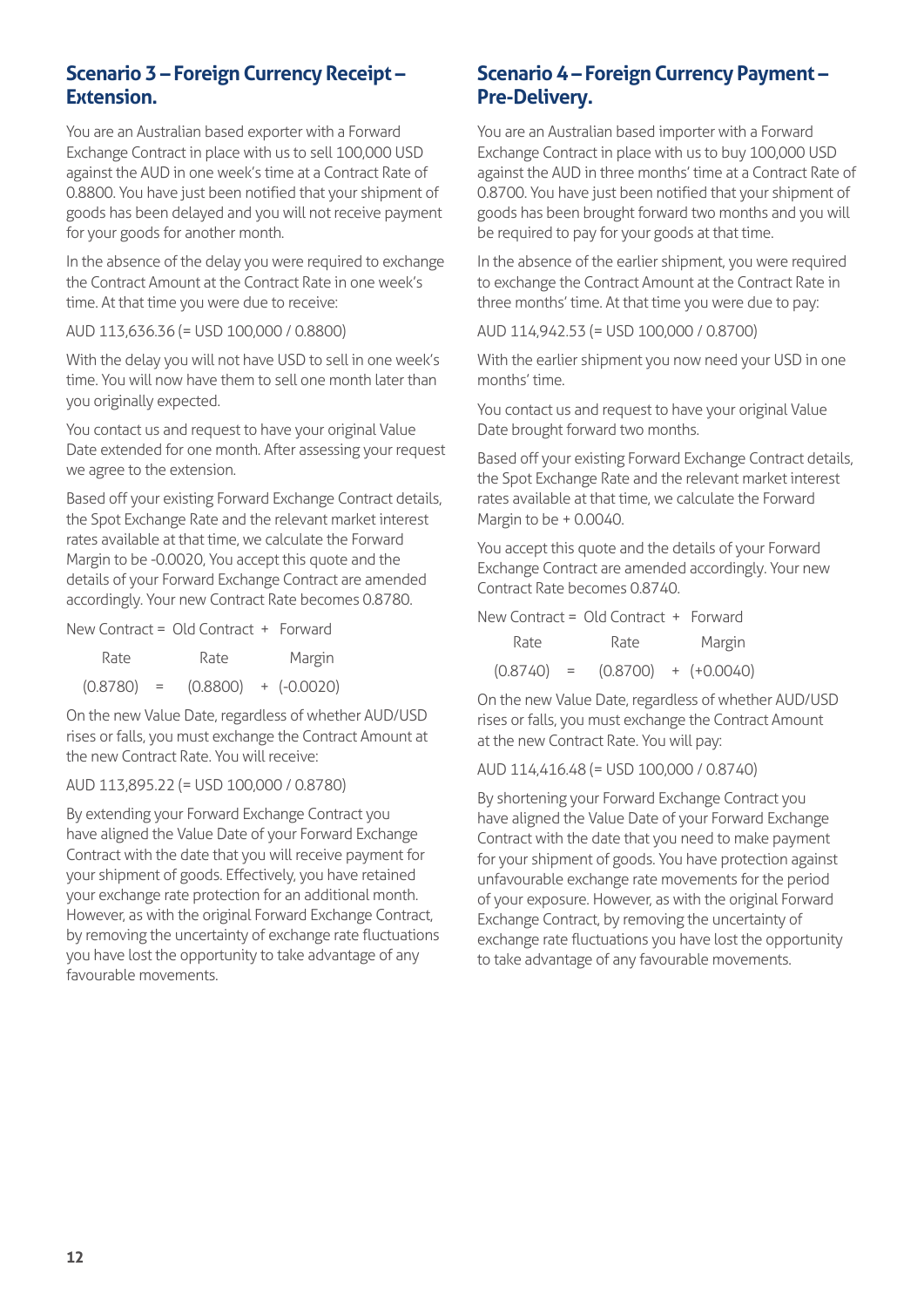# <span id="page-12-0"></span>**Documentation and Confirmation.**

# **What documentation is required?**

#### **Master Dealing Agreement.**

You will usually need to sign a Master Dealing Agreement if you want to enter into a Foreign Exchange Transaction with us. This agreement will either be our own dealing agreement or an industry standard master dealing agreement.

The Master Dealing Agreement governs the dealing relationship between you and us and sets out the terms and conditions that will apply to all transactions (including Foreign Exchange Transactions the subject of this PDS) that we enter into with you that are covered by the agreement. In particular, they document the situations where those transactions can be terminated and the way the amount to be paid following termination is calculated.

You will be provided with a copy of the relevant Master Dealing Agreement and we strongly recommend that you fully consider its terms before signing. You should obtain independent advice if you do not understand any aspect of the document.

We will advise you whether you need to sign a Master Agreement with us and, if you do, which Master Dealing Agreement you need to sign.

#### **Terms governing Spot Contracts, Value Today Contracts and Value Tomorrow Contracts.**

If you only want to enter into Value Today Contracts, Value Tomorrow Contracts or Spot Contracts with us, we may not require you to sign a Master Dealing Agreement. If we do not require you to enter into a Master Dealing Agreement, the Terms attached to this PDS will apply and are binding on you in your dealings with us in relation to these products.

Please refer to the Annexure for the terms and conditions governing Spot Contracts, Value Today Contracts and Value Tomorrow Contracts.

**Important:** If you have entered into a Master Dealing Agreement with us, that agreement and not the Terms annexed to this PDS will apply to all Foreign Exchange Transactions you undertake with us unless otherwise advised by us in writing. If you have any questions about which legal terms apply, you should contact us.

#### **Documentation for certain restricted currencies.**

Other documentation may be required for Foreign Exchange Transactions involving certain currencies. Where possible, we will attempt to inform you of any specific requirements; however you are responsible for complying with any legal or regulatory obligations. We suggest that you seek and obtain your own independent, expert advice in relation to such matters.

#### **Email or facsimile authority and indemnity.**

If you would like to provide us with email or facsimile instructions in relation to Foreign Exchange Transactions, we may require you to complete an email or facsimile authority and indemnity. The purpose of the email or facsimile authority and indemnity is to protect us against the consequences of acting upon instructions which may not represent your genuine wishes, but which appear to us to be genuine.

#### **Historical Rate Rollover (HRR).**

If you wish to extend the Value Date of your Foreign Exchange Transaction you may also be required to sign our standard HRR documentation. This document sets out a number of requirements that you will need to satisfy before we will consider extensions to existing Foreign Exchange Transactions. It does not guarantee that we will always extend existing contracts. That decision will be subject to our credit approval process. A copy of our HRR documentation is available on request.

You should make your own assessment and obtain your own advice regarding the risks associated with extensions and their suitability for you.

#### **Other documentation.**

You may be requested to complete additional documentation before you enter into a Foreign Exchange Transaction, depending on the outcome of our assessment of your creditworthiness. We will inform you if any further documentation is required at that time.

# **What about Confirmations?**

The commercial terms of a particular Foreign Exchange Transaction will be agreed at the time of dealing. This may occur verbally over the phone, in writing or by any other means (including electronic means) as we determine acceptable. Once we reach an agreement, both you and us are bound by the terms of the Foreign Exchange Transaction.

Shortly after entering into a Foreign Exchange Transaction, we will send you a Confirmation outlining the commercial terms of the transaction. You will need to sign this Confirmation and return it to us as soon as possible or where you have access to one of our online dealing platforms you can confirm via that platform. This Confirmation evidences the transaction you entered into with us.

It is extremely important that you check the Confirmation to make sure that it accurately records the terms of the transaction. If there is any discrepancy between your understanding of the transaction and the Confirmation, you will need to raise it with your bank representative as a matter of urgency.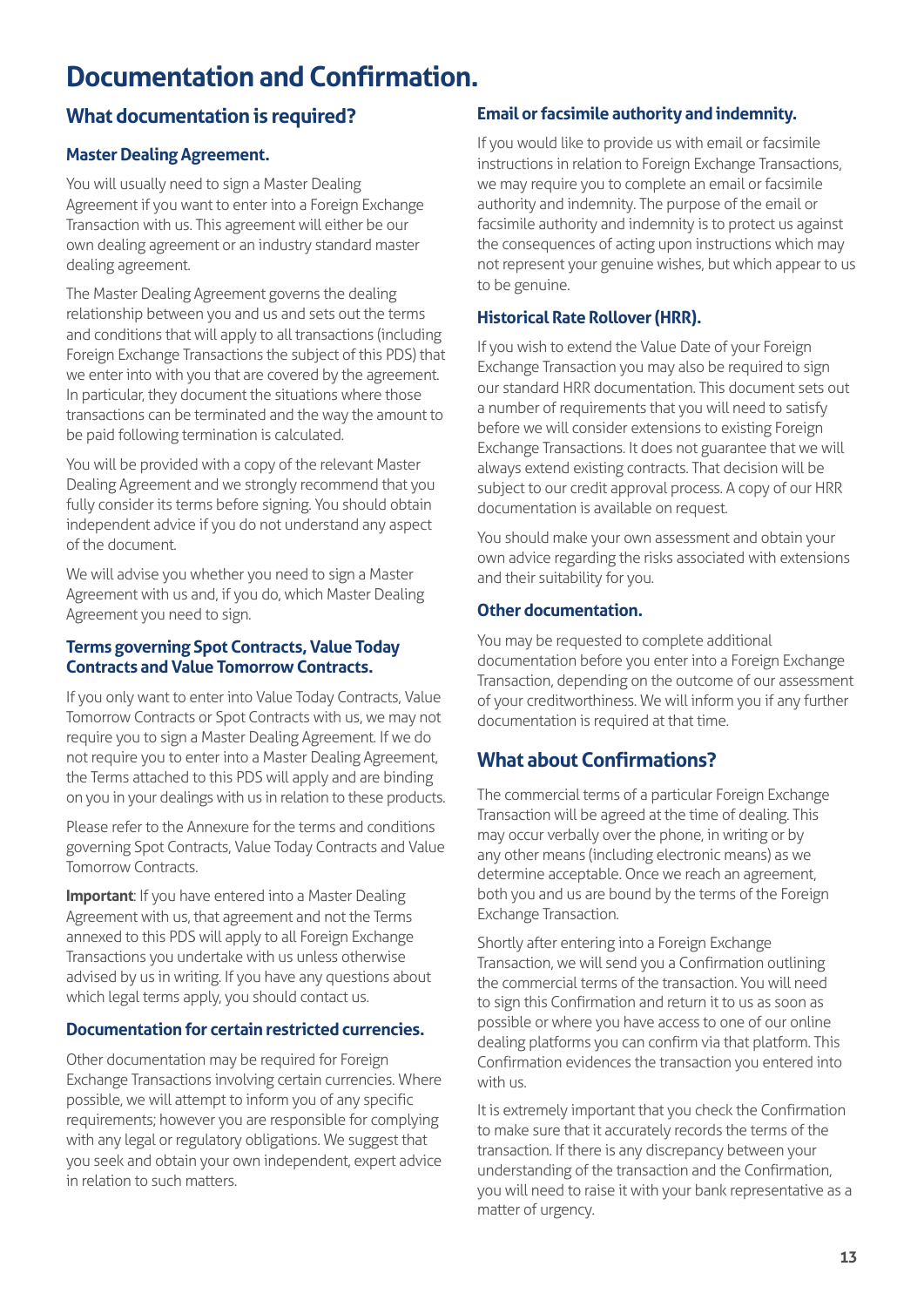# <span id="page-13-0"></span>**General Information.**

# **What information we need from you.**

In order to enter into a Foreign Exchange Transaction with you, we'll need some important details from you. Depending on the legal nature of your business (company, partnership etc) you will be required to provide certain documents and information to us.

Under the *Anti-Money Laundering and Counter Terrorism Financing Act 2006* (AML/CTF Laws) it is a requirement that the account holder and all signatories to the account must be identified. So if you're opening an account for the first time this applies to you. It also applies to any account holder or signatory who is not an existing customer.

The identification requirements can be met by providing us with the necessary identity documentation. For information on documents required please contact any branch or refer to our website – [banksa.com.au](http://banksa.com.au)

If the account holder or any of the signatories to an account are not identified in terms of the AML/CTF Laws, the account will be blocked for all withdrawals until they are identified.

If you are an existing customer, an account signatory (or any other cardholder), identification requirements may have previously been satisfied so you don't need to provide them again, unless you are asked to do so by us.

# **Banking Code of Practice.**

We have adopted the Banking Code of Practice 2019 (Banking Code). The Banking Code sets out the standards of practice and service for Australian banks to follow when dealing with certain customers.

If you are an 'individual' or a 'small business' (each term as defined in the Banking Code), the relevant provisions of the Banking Code will apply to the banking service described in this PDS and prevail to the extent of any inconsistency with these terms and conditions.

You can obtain a copy of the Banking Code from our website or any of our branches. Please let us know if you would like to discuss whether or not the Banking Code will apply to you. Our contact details are set out on the back page.

# **Financial crimes monitoring.**

We are bound by laws that impose regulatory and compliance obligations, including obligations in relation to the prevention of money laundering and the financing of terrorism, which are the AML/CTF Laws. In order for us to meet its regulatory and compliance obligations, we perform certain control and monitoring activities.

Upon entering into any Foreign Exchange Transaction with us, you agree and provide the following undertakings and agree to indemnify us against any potential loss arising from any breach by you of such undertakings that:

- you are not and will not enter into any agreement with us under an assumed name;
- any funds used by you to enter into an agreement with us have not been derived from or related to any criminal activities;
- any payments received from us will not be used in relation to any criminal activities;
- if we ask, you will provide us with additional information we reasonably require from you for the purposes of meeting our regulatory and compliance obligations, including the obligations under AML/CTF Laws (including information about the source of funds used to settle a Foreign Exchange Transaction); and
- you and your Foreign Exchange Transaction with us will not initiate, engage or effect a transaction that may be in breach of Australian law or sanctions (or the law or sanctions of any other country).

You should be aware that:

- we may obtain information about you or any beneficial owner of an interest in an agreement with us from third parties if we believe this is necessary to comply with our regulatory and compliance obligations, including AML/ CTF Laws;
- transactions may be delayed, blocked, frozen or refused where we have reasonable grounds to believe that they breach Australian law or sanctions or the law or sanctions of any other country;
- where transactions are delayed, blocked, frozen or refused, we and other members of the Westpac Group are not liable for any loss you suffer (including consequential loss) in connection with a Foreign Exchange Transaction; and
- where legally obliged to do so, we may disclose information that we hold about you to our related bodies corporate or service providers, other banks, or relevant regulatory and/or law enforcement agencies (whether in or outside of Australia).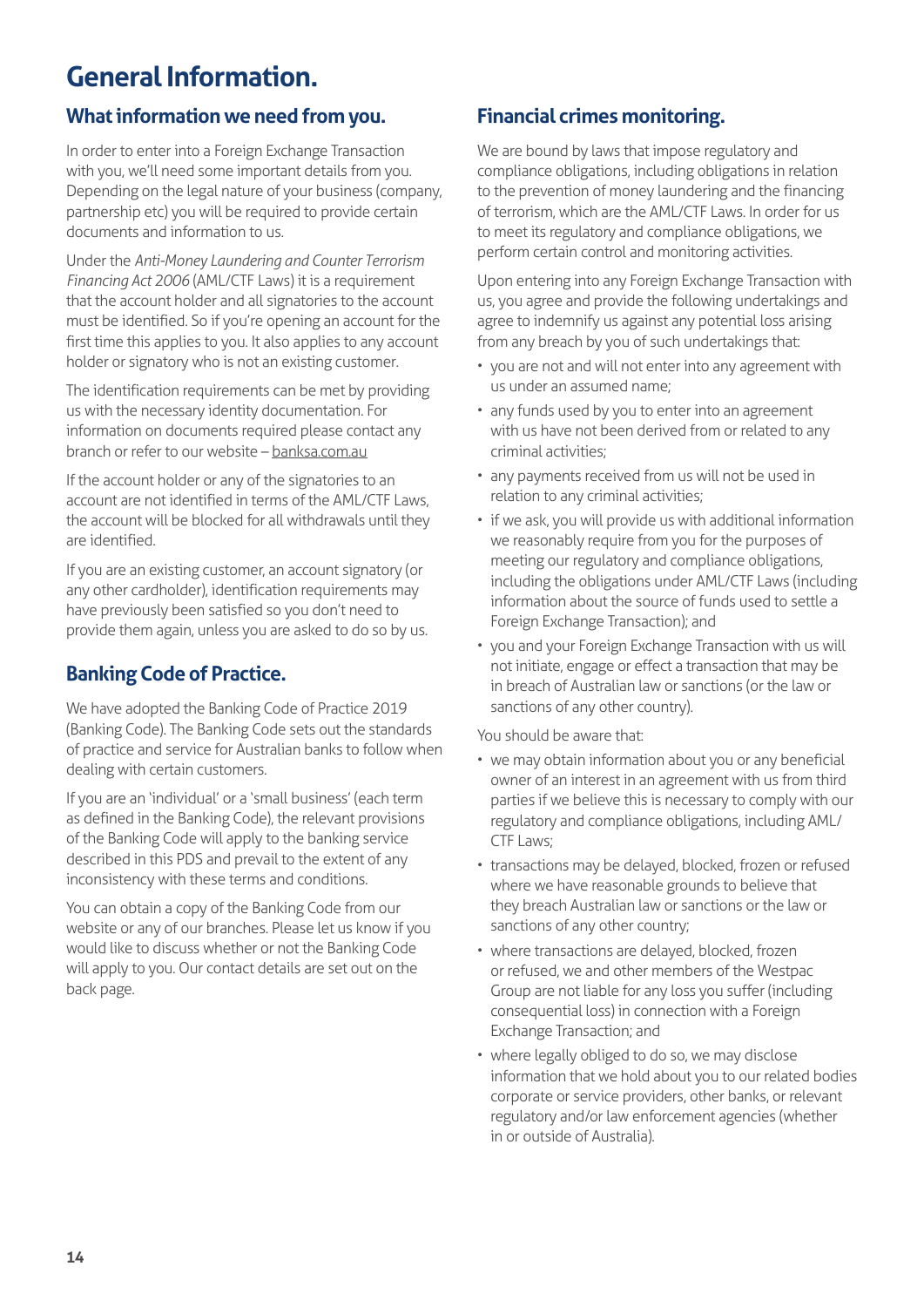### <span id="page-14-0"></span>**Foreign Tax Residents.**

We are required under domestic and international laws to collect and report financial and account information relating to individuals and organisations who are, or may be, foreign tax residents. We may ask you whether you or any shareholder, beneficiary, settlor or controlling person are a foreign tax resident from time to time, such as when you open an account with us, or if your circumstances change. If you do not provide this information to us we may be required to limit the services we provide to you.

Unless you tell us otherwise, by completing any application, you certify that any shareholder, named beneficiary, settlor or controlling person is not a foreign tax resident. You must tell us if you, or any shareholder, named beneficiary, settlor or controlling person is, or becomes, a foreign tax resident (unless an exemption applies, such as for shareholders of listed companies). Where there are no named beneficiaries (e.g. for beneficiaries identified only as a class) you must tell us if a beneficiary is a foreign tax resident immediately when any decision is made to identify and make a distribution to them. You may contact us to provide foreign tax residence information by calling 1300 725 863.

We cannot give tax advice, so please contact your independent tax advisor if you need help finding out whether any person is a foreign tax resident.

#### **Telephone conversations are recorded.**

Conversations with our dealing room and settlement departments are recorded. This is standard market practice. We do this to make sure that we have complete records of the details of all transactions. Recorded conversations are retained for a limited period and are usually used where there is a dispute or for staff training and monitoring purposes.

You will need to advise our dealer if you do not wish to be recorded. However, we will not enter into any transaction over the telephone unless the conversation is recorded.

#### **Taxation.**

Taxation law is complex and its application to this product will depend on your particular circumstances. We make no claim that this product will provide a beneficial or appropriate tax outcome for you. When determining whether this product is suitable for your circumstances, you should consider the impact it will have on your own taxation position and seek professional advice on the tax implications it may have for you.

This document has been produced for use by Australian tax residents only. If you are not a resident of Australia for tax purposes and have entered into a Foreign Exchange Transaction, you may be required to withhold tax on payments you make. If you are required to withhold an amount of tax on any payments you make as a nonresident, you are liable to gross up that payment such that we receive all amounts clear of any tax.

#### **Privacy.**

We collect personal information from you to process your application, provide you with your product or service, and manage your product or service. We may also use your information to comply with legislative or regulatory requirements in any jurisdiction, prevent fraud, crime or other activity that may cause harm in relation to our products or services and help us run our business. We may also use your information to tell you about products or services we think may interest you.

If you do not provide all the information we request, we may need to reject your application or we may no longer be able to provide a product or service to you.

We may disclose your personal information to other members of the Westpac Group, anyone we engage to do something on our behalf and other organisations that assist us with our business.

We may disclose your personal information to an entity which is located outside Australia. Details of the countries where the overseas recipients are likely to be located are in our privacy policy.

As a provider of financial services, we have obligations to disclose some personal information to government agencies and regulators in Australia, and in some cases offshore. We are not able to ensure that foreign government agencies or regulators will comply with Australian privacy laws, although they may have their own privacy laws. By using our products or services, you consent to these disclosures.

We are required or authorised to collect personal information from you by certain laws. Details of these laws are in our privacy policy.

Our privacy policy is available at [banksa.com.au](http://banksa.com.au) or by calling 13 13 76. It covers:

- how you can access the personal information we hold about you and ask for it to be corrected;
- how you may complain about a breach of the Australian Privacy Principles or a registered privacy code and how we will deal with your complaint; and
- how we collect, hold, use and disclose your personal information in more detail.

We will update our privacy policy from time to time.

Please call us on 13 13 76 or visit any of our branches if you do not wish to receive marketing communications from us.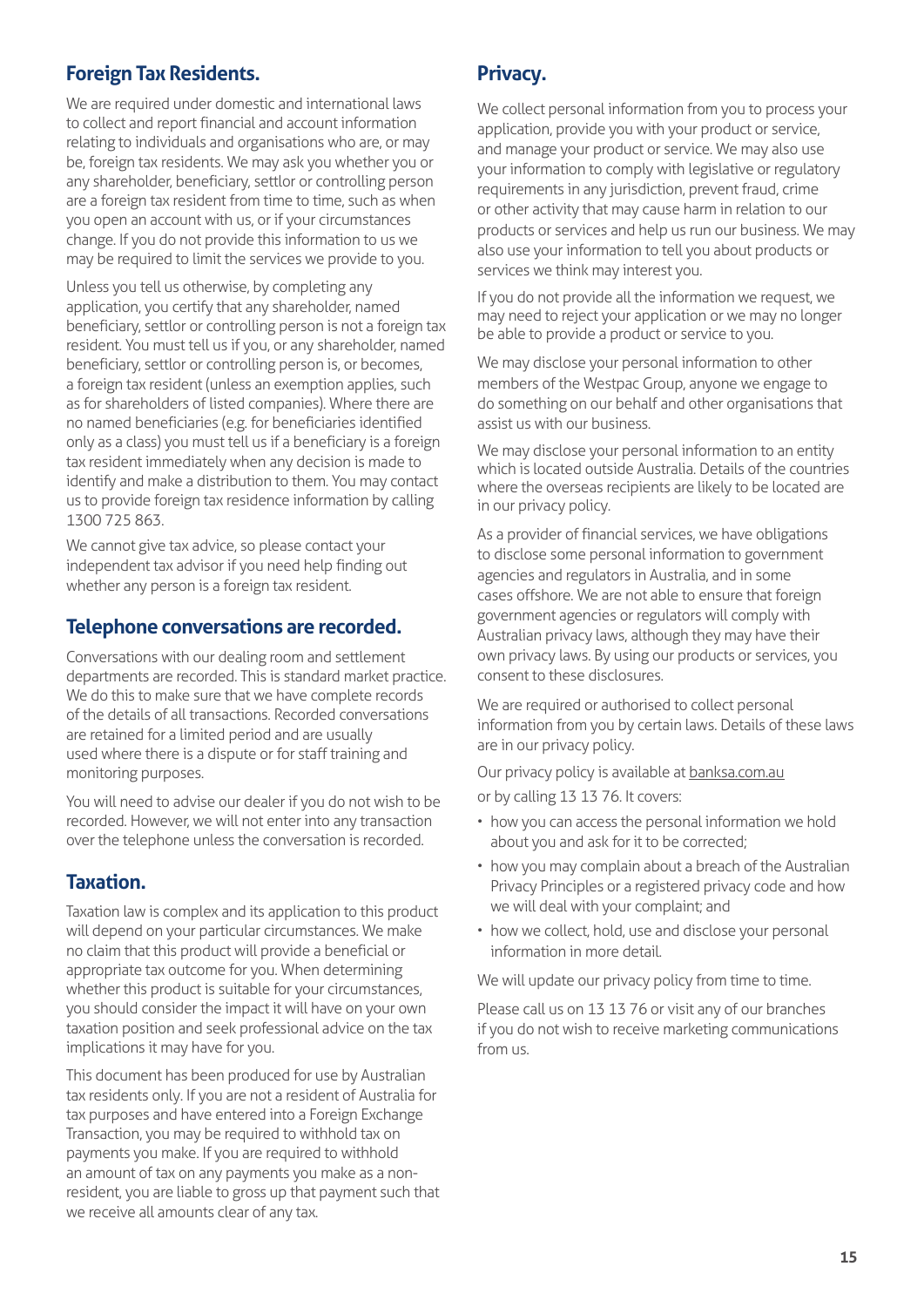### <span id="page-15-0"></span>**Providing us with another person's personal information.**

If you provide us with another person's personal information (as defined in the *Privacy Act 1988 (Cth)* or any variation or replacement of it ("Privacy Act")) in connection with this PDS, you confirm that you have notified the person (or otherwise made them aware) that we will collect, use, hold and disclose their personal information in accordance with any privacy notice we provide to you or, in the absence of a privacy notice, our privacy policy (as updated from time to time). You must comply with the Privacy Act in relation to any personal information you provide to us in connection with this PDS, and if you engage in activities in a jurisdiction other than Australia, you must comply also with the privacy laws in that jurisdiction.

### **External service providers.**

We may subcontract any of our rights and obligations to another person in Australia or overseas. We may disclose or share any information you provide to us with any such person. Details of the countries where the overseas recipients are likely to be located are in any privacy notice we may provide to you or in the absence of a privacy notice our privacy policy (as updated from time to time).

# **Dispute resolution.**

Sometimes you may want to talk about problems you are having with us. Fixing these problems is very important to us. We've put in place ways of dealing with your issues quickly and fairly.

#### **Please talk to us first.**

We aim to resolve your complaint at your first point of contact with us. Our contact details are set out on the back page.

#### **What to do if you are still unhappy.**

If you are not satisfied with our response, you may be able to lodge a complaint with the Australian Financial Complaints Authority (AFCA). AFCA's contact details are:

| <b>Online: WWW.afca.org.au</b>         |
|----------------------------------------|
| <b>Email:</b> info@afca.org.au         |
| <b>Phone:</b> 1800 931 678 (free call) |

**Mail:** Australian Financial Complaints Authority GPO Box 3, Melbourne VIC 3001

You can also contact the Australian Securities & Investments Commission (ASIC) to make a complaint and to obtain further information about your rights. They have a freecall Infoline on 1300 300 630 or visit www.asic.gov.au.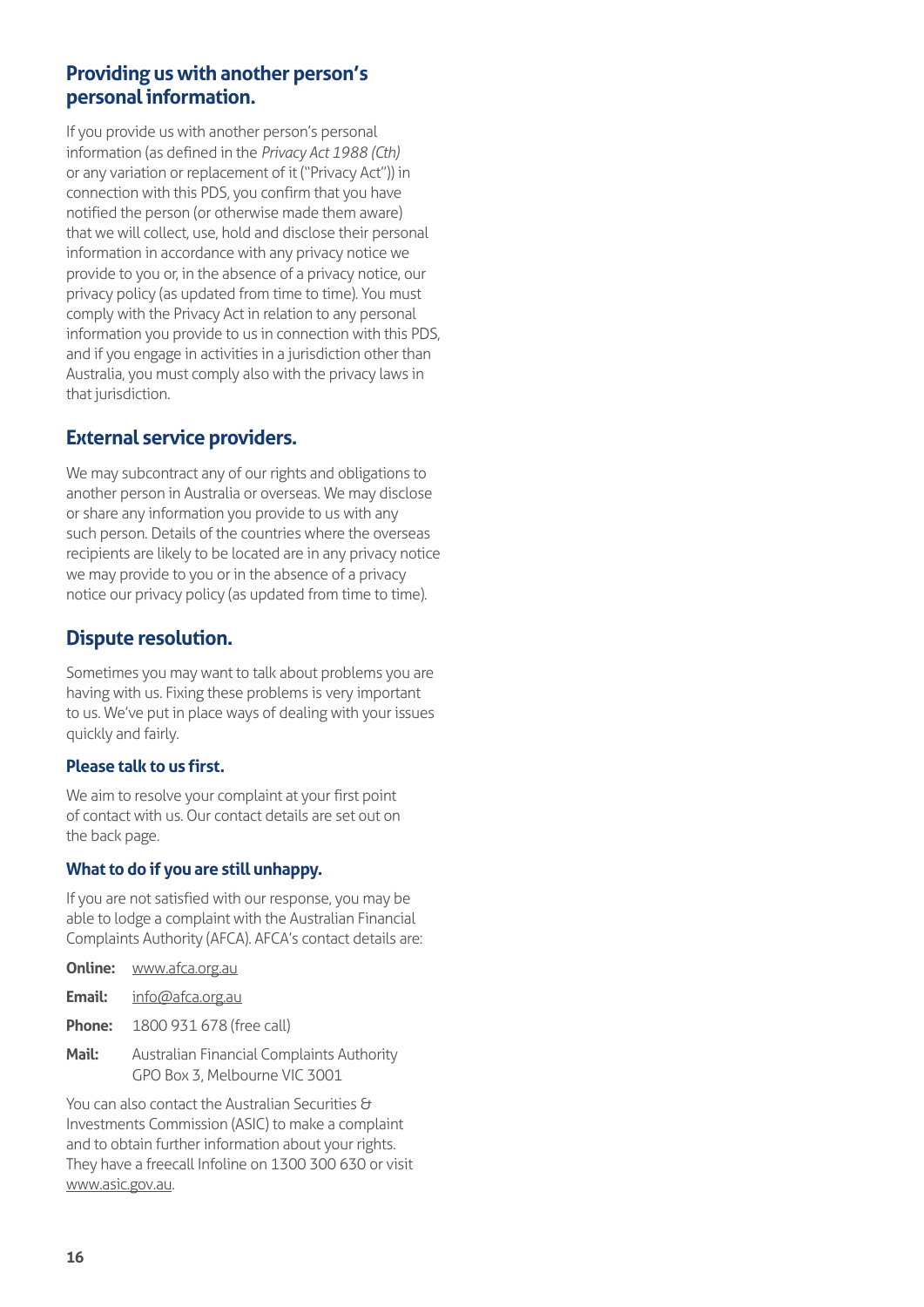# <span id="page-16-0"></span>**Glossary.**

To help you to understand this PDS, the meanings of some words used in this PDS are set out below.

**AUD** means Australian dollars.

**BankSA, we, our** or **us** means BankSA, a division of Westpac Banking Corporation (ABN 33 007 457 141, AFSL No 233714).

**Clear Funds** means funds that are immediately available on settlement.

**Confirmation** means the record that you receive in writing evidencing the terms of a particular Foreign Exchange Transaction.

**Contract Amount** means the agreed amount as set out as such in the Confirmation. It is the amount to be exchanged under the Foreign Exchange Transaction.

**Contract Rate or Rate of Exchange** means the agreed exchange rate at which the Currency Pair will be exchanged on the Value Date.

**Currency Pair** means the two currencies one of which is to be bought and the other to be sold in a Foreign Exchange Transaction. The Currency Pair must be acceptable to us.

**Foreign Exchange Rate** means the price of one currency in terms of another currency for delivery on the Value Date.

**Foreign Exchange Transaction** means either a "foreign exchange contract" as defined in s761A as effected by s764A(1)(k) and s765A(1)(m) of the *Corporations Act 2001*  or a Forward Exchange Contract as the context requires.

**Forward Exchange Contract** means agreement to exchange one currency for another at an agreed exchange rate on a Value Date that is more than two business days after the Trade Date.

**Forward Exchange Rate** means the price of one currency in terms of another currency for delivery on a specified date that is more than two business days after the Trade Date. This takes into account our costs and profit margin. This is the rate that we would make available to you at the relevant time.

**Forward Margin** means the value of the interest rate differential for the selected Currency Pair expressed in exchange rate points for the specified period, as determined by us.

**Global Foreign Exchange Rate** means the exchange rate for the Foreign Exchange Transaction Currency Pair that is based on the price of one or more actual foreign exchange transactions in the Global Market involving the Currency Pair (or cross-rates constituting the Currency Pair). This rate will be determined by us in good faith and in a commercially reasonable manner.

**Global Market** means the global spot foreign exchange market, open continuously from 5.00 a.m. Sydney time on a Monday in any week to 5.00 p.m. New York time of the Friday of that week.

**Historical Rate Rollover or HRR** means the process by which the Value Date of an existing Foreign Exchange Transaction is adjusted and the applicable Forward Margin is expressed as an adjustment to the existing Contract Rate.

**Master Dealing Agreement** means a Master Agreement for Foreign Currency and Derivative Transactions or an International Swaps and Derivatives Association, Inc. 1995 or 2002 Master Agreement, as the case may be.

**Spot Contract** means a contract where one party agrees to buy a currency and another party agrees to sell a different currency where the Value Date is two days after the Trade Date.

**Spot Exchange Rate** means the price of one currency in terms of another currency for delivery two business days after the Trade Date. This takes into account our costs and profit margin. This is the rate that we would make available to you at the relevant time. Terms means the Terms governing Spot Contracts, Value Today Contracts and Value Tomorrow Contracts in this PDS.

**Trade Date** means the date a Foreign Exchange Transaction is entered into.

**USD** means United States dollars.

**Value Date** means the date set out as such in the Confirmation. It is the date on which the Currency Pair will be exchanged under the Foreign Exchange Transaction.

**Value Today Contract** means a contract where one party agrees to buy a currency and another party agrees to sell a different currency where the Value Date is the same day as the Trade Date.

**Value Today Exchange Rate** means the price of one currency in terms of another currency for delivery on the Trade Date. This takes into account our costs and profit margin. This is the rate that we would make available to you at the relevant time.

**Value Tomorrow Contract** means a contract where one party agrees to buy a currency and another party agrees to sell a different currency where the Value Date is the business day after the Trade Date.

**Value Tomorrow Exchange Rate** means the price of one currency in terms of another currency for delivery one business day after the Trade Date. This takes into account our costs and profit margin. This is the rate that we would make available to you at the relevant time.

**Westpac Group** means Westpac and its related bodies corporate.

**You, your** means the customer entering into a Foreign Exchange Transaction.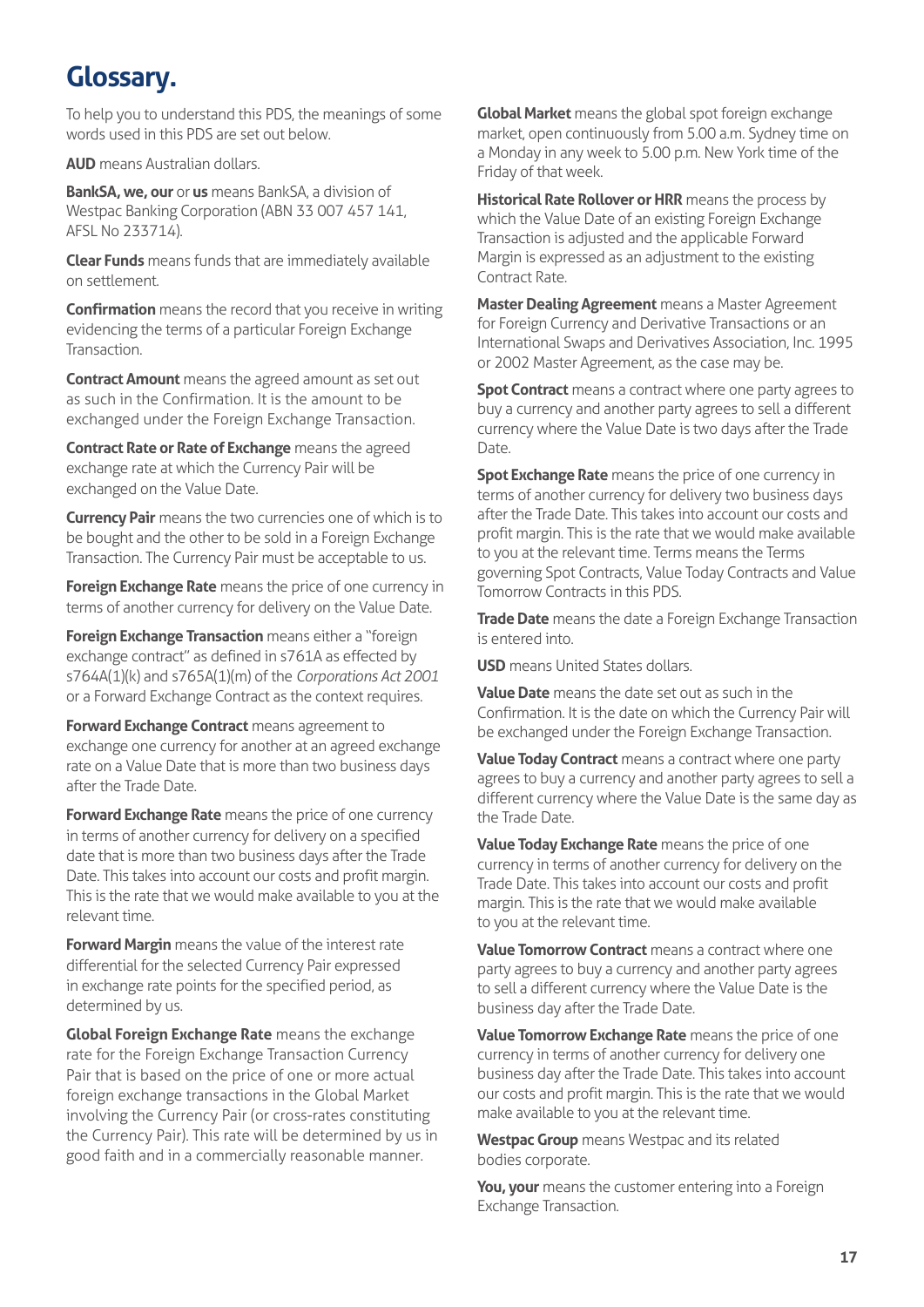<span id="page-17-0"></span>**Annexure - BankSA Financial Markets:** Terms governing Spot Contracts, Value Today Contracts<br>and Value Tomorrow Contracts.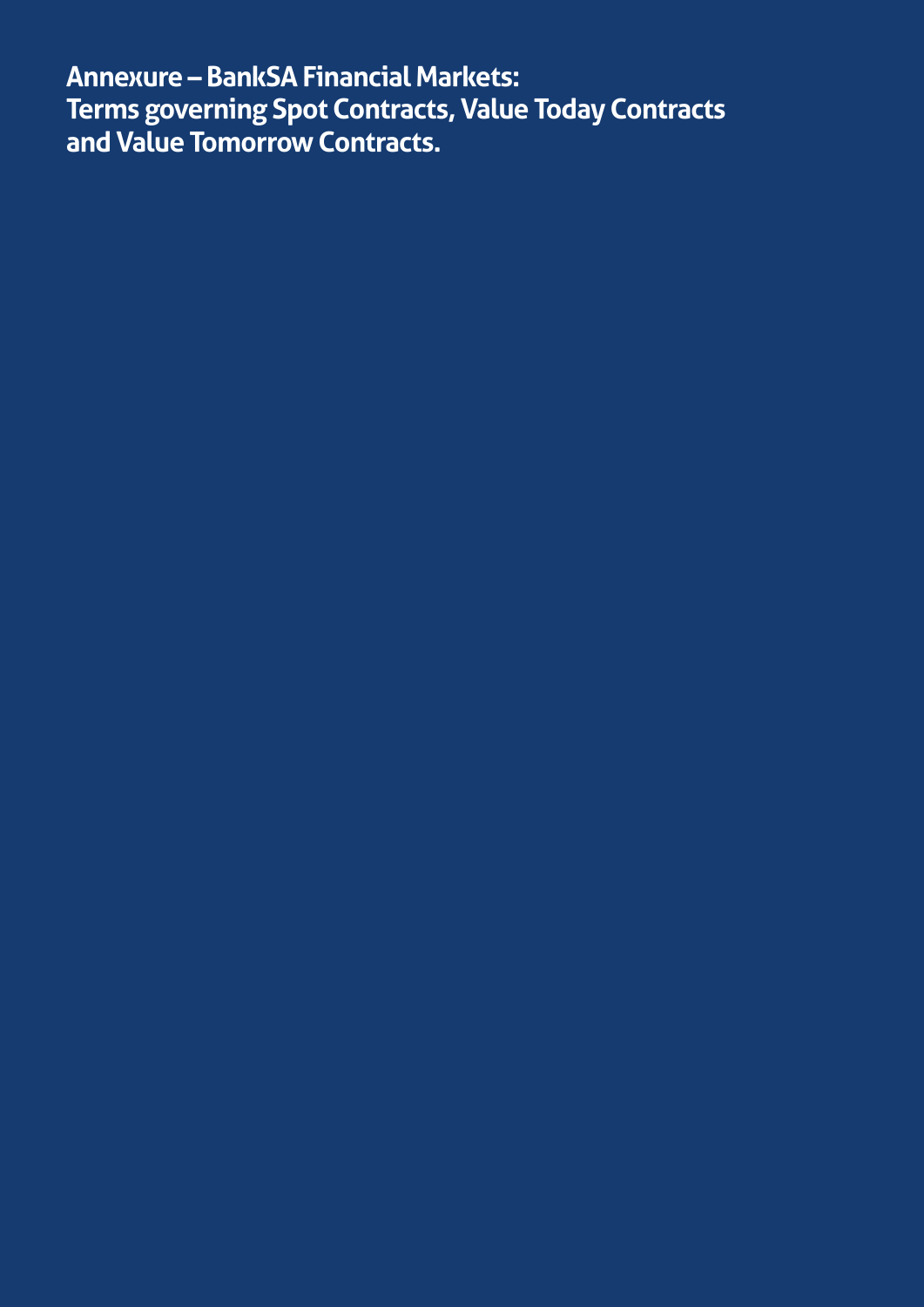#### **(1) Agreement**

- (a) Subject to 1(b), you agree that these terms (**Terms**) govern orders for and transactions to convert one currency to another to be settled within two (2) business days after the date on which the transaction was entered into between you and BankSA (Trade Date) (**FX Contract(s)**). Such transactions are referred to as Spot Contracts, Value Today Contracts or Value Tomorrow Contracts in the Foreign Exchange Transactions PDS issued by us.
- (b) These Terms do not apply:
	- i. If we have given you notice in writing (including by email) that they do not or no longer apply;
	- ii. If you have entered or enter into a Master Dealing Agreement with us which governs FX Contracts; or,
	- iii. To such orders or FX Contracts governed by any electronic banking or dealing platform agreement you have entered into with us.
- (c) Words not defined in these Terms have the meaning given to them in this Foreign Exchange Transaction PDS issued by us.

#### **(2) Orders**

- (a) Subject to  $(1)(c)$ , you may place an order with us orally or in any other manner agreed by us. You acknowledge that orders including conditional orders constitute an offer to enter into an FX Contract with us at the price and for the amounts specified in the order, and that we may but are not obliged to accept such order.
- (b) Where we accept an order for execution it will be in accordance with the price and volume parameters specified in the order. Where an order is executed we will provide a Confirmation evidencing each FX Contract. In such Confirmations a reference to the 'master dealing agreement' means these Terms.
- (c) Conditional orders: You may place an order with us where the execution is conditional upon the occurrence of an event or circumstance specified by you. We will determine what types of conditional orders we will accept, and may do this by allowing you to specify the order type such as – 'Take Profit', 'One Cancels Other' or 'Stop Loss'. You acknowledge we will execute such orders in good faith at the prices and exchange rates consistent with your order if such specified parameters are met, but that there is no FX Contract between you and us until the order is executed.
- (d) You acknowledge and agree that:
	- i. conditional orders may be partially completed unless otherwise specified by you in the order; and
	- ii. conditional orders can be time limited, and we will not confirm if and when such orders expire.
	- iii. You may cancel any unexecuted order until it is executed, provided such cancellation is made in a manner acceptable to us.

#### **(3) Representation and warranties**

By submitting an order, or otherwise requesting to enter into an FX Contract with us, you represent and warrant that:

- (a) You act as principal and not as agent or fiduciary in respect of any orders submitted to us and in respect of any FX Contract, or if you are acting on behalf of another person you have full legal capacity, power and authority to enter into the FX Contract with us without any obligation on us to confirm such authority or notify any other person on whose behalf you purport to act.
- (b) The obligations under each FX Contract with us are legally binding on and enforceable against you (and if applicable, any other persons on whose behalf you act) in accordance with the terms of that FX Contract.
- (c) If you are acting as a trustee of a trust:
	- i. the trust is duly constituted and validly existing;
	- ii. you are the sole trustee, and no action has been taken to remove you or for you to retire; and
	- iii. you are not in breach of trust and have the right to be fully indemnified out of the trust.

#### **(4) Meaning of 'you' and 'your' and joint and several liability**

(a) If two or more persons are named in the Confirmation or a partnership is named in the Confirmation then, a reference to "you" and "your" refers to each person or partner of the partnership, as the case may be, severally as well as to any two or greater number of them jointly, and each person is liable for all the obligations under and in connection with any FX Contract.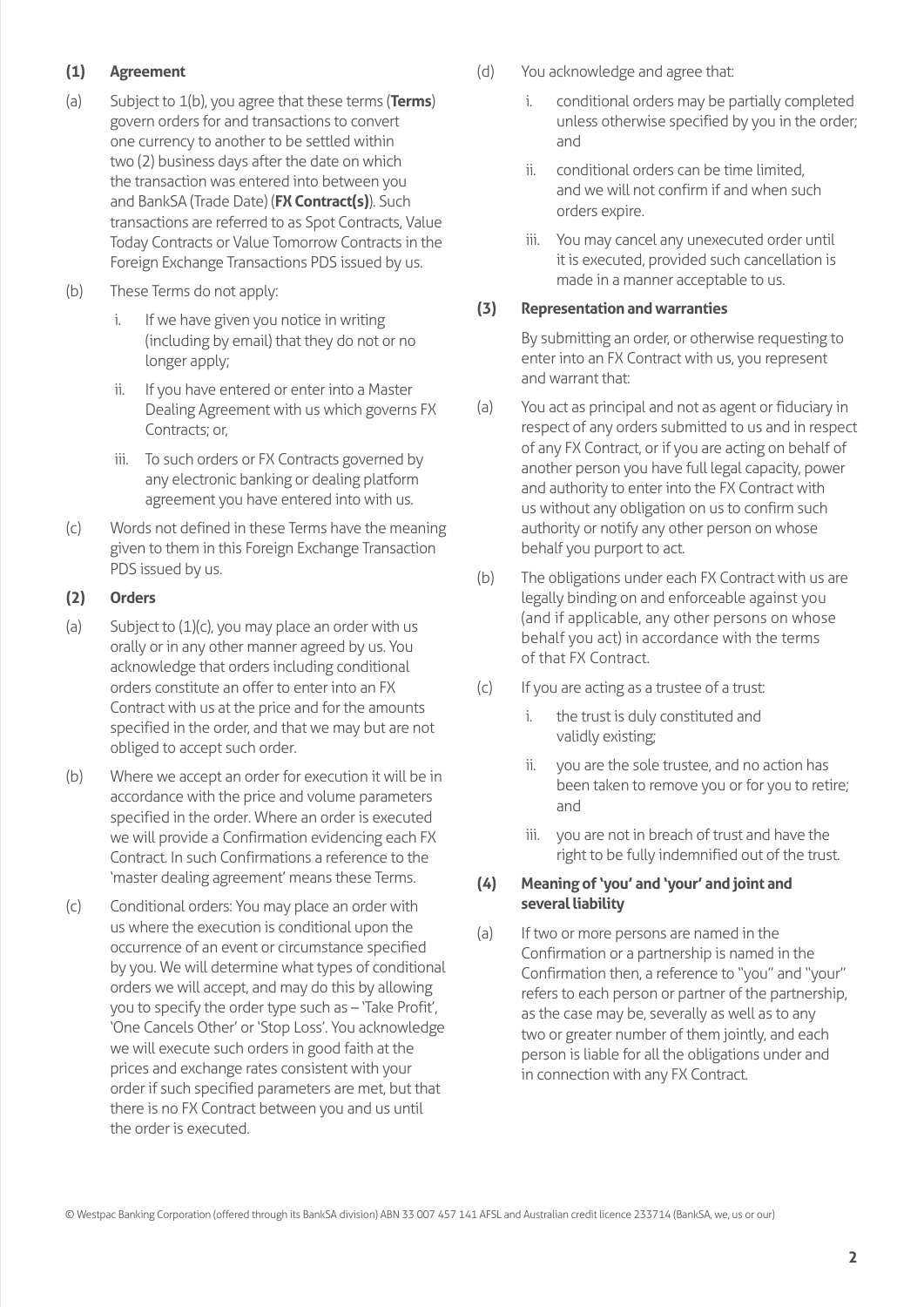- (b) If two or more persons are named in the Confirmation or a partnership is named in the Confirmation, then:
	- i. any obligation to make payment on your part may be discharged by any one of you, provided that such payment occurs in a manner agreed to by us; and
	- ii. subject to us making reasonable attempts to comply with your instructions, we may discharge any obligation we have by payment to any one of you.

#### **(5) Obligation to make payments and our rights to terminate:**

- (a) You must make payments to us in cleared and immediately available funds without any withholding, deduction, set-off or counterclaim and perform such other obligations required under each FX Contract in the places, by the time and in the manner agreed between us.
- (b) Our settlement obligation is contingent on you having made all the payments due from you to us and you having performed all your contractual obligations under each FX Contract.
- (c) We may immediately terminate any or all outstanding FX Contracts if:
	- i. you fail to make payments due to us by the time and date required;
	- ii. you fail to pay applicable fees when due;
	- iii. you are involved, or we reasonably suspect you are involved, in money laundering or terrorism financing or we reasonably suspect you are involved in any fraudulent activity in any of your dealings with us;
	- iv. you materially breach these Terms or any other agreement with us;
	- v. you become, or any step is taken to make you, insolvent or bankrupt, or if you are an individual, you die, become insane or are incapacitated;
	- vi. it is unlawful for us or you to perform any obligations under these Terms or any obligations under any Master Dealing Agreement entered into between you and us;
	- vii. you breach any representation and warranty given to us; or
	- viii. in our reasonable opinion, an event occurs that may materially adversely affect your ability to comply with your obligations under these Terms.
- (d) We may exercise our discretion to terminate your FX Contract(s) at any time in any other circumstances if it is reasonably necessary to protect our interests.
- (e) If we elect, or you request and we agree, to terminate any or all outstanding FX Contracts we will calculate in Australian Dollars a termination value for each relevant FX Contract as at the termination date determined by, or agreed with, us (termination value). We will determine the termination value in good faith using current market rates, by having regard to any gain or loss for either party in terminating the position (in respect of amounts we expected to receive or pay), and any costs including for funding, closingout or re-establishing hedging positions and any other transaction costs payable by us. We will then combine the termination values for each relevant FX Contract to determine a gross termination value – which will be an amount we owe you or you owe us. We will notify you of the amounts payable and by whom as soon as practicable after making these calculations. You must make any payments to us no later than 2 business days after we give this notice.
- (f) We may charge you interest on overdue amounts at the rate and in the manner determined by us from time to time. We may capitalise interest on a monthly basis on amounts due to us.

#### **(6) Changes to these Terms**

- (a) We may change these Terms and conditions at any time. If we do so, we will give you notice about the changes as soon as reasonably possible. If we believe a change is unfavourable to you, we will, subject to paragraph 6(b), give you at least 30 days' prior notice of change.
- (b) We may give you less than 30 days' notice if: (1) it is reasonable for us to give you shorter notice in order to manage a material and immediate risk; or (2) if there is a change to, or introduction of, a government charge that you pay (directly or indirectly). If there is such change or introduction of a government charge, we will tell you about such change/introduction after the government notifies us, unless the government has previously published such information.
- **(7) Notices:** We may give notices in writing including by email to the address notified to us for you or the person whose behalf you act and, if there are two or more people named on a Confirmation, each person agrees to receive such notice on behalf of each other person.

<sup>©</sup> Westpac Banking Corporation (offered through its BankSA division) ABN 33 007 457 141 AFSL and Australian credit licence 233714 (BankSA, we, us or our)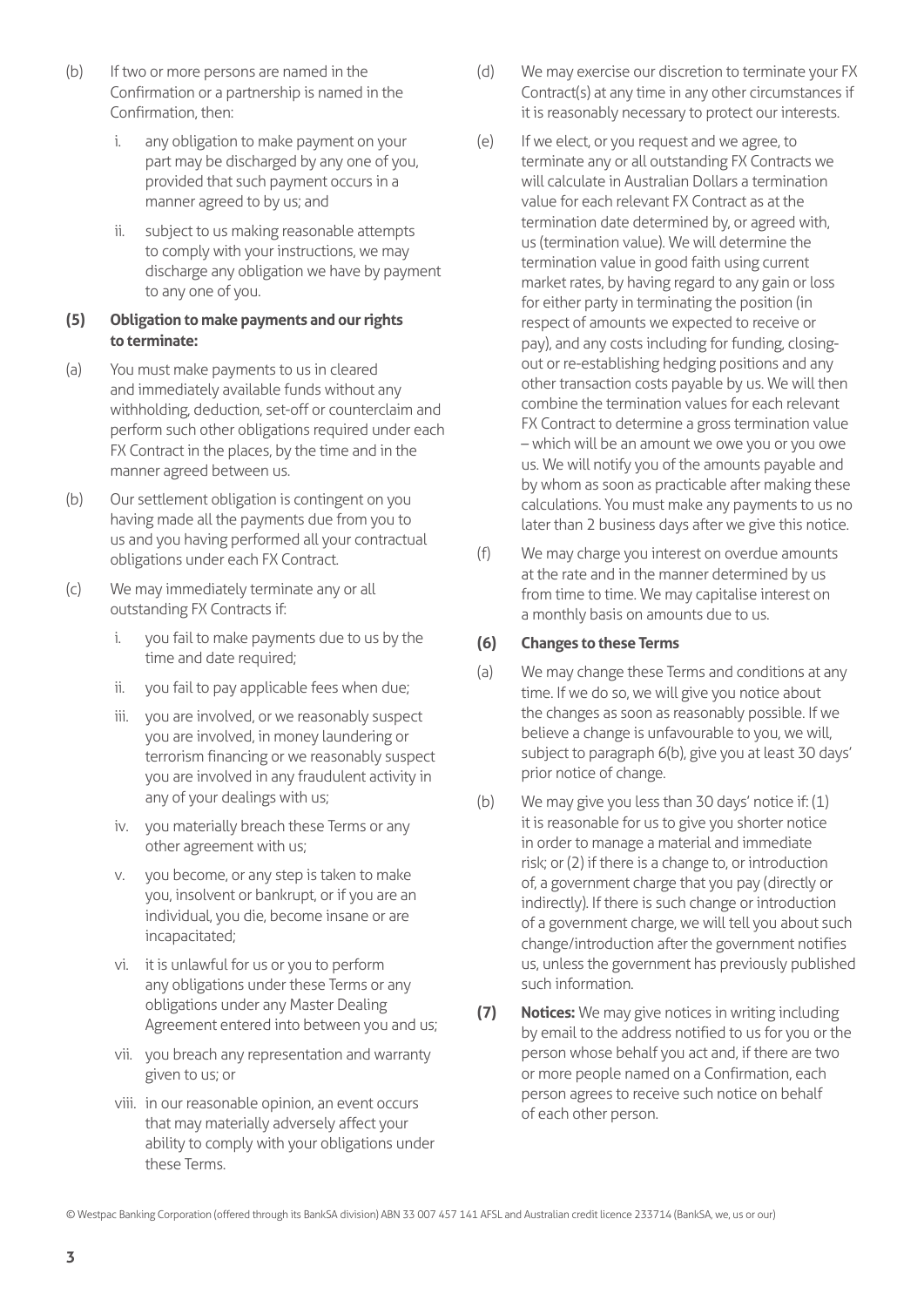- **(8) Set-off:** We may, but are not obliged, to set-off any amount you owe us under any FX Contract against any amount we owe you on any other transaction or account. We may do anything necessary to effect set-off, including making currency exchanges. You authorise us to debit any account held by you even if such account is already in debit or exceeds any approved limit and in such a case we may charge interest and fees on the new debit balance.
- **(9) Assignment:** You may not assign, grant security over or declare a trust in respect of, any of your rights or obligations under these Terms or any FX Contract. We may assign or transfer all or any of our rights or obligations under these Terms or any FX Contract.
- **(10) No waiver:** We may exercise a right or remedy in connection with these Terms in any way we consider reasonably appropriate. A failure or delay in exercising any right under these Terms will not mean that the right cannot be exercised later.
- **(11) Partial invalidity:** The illegality, invalidity or unenforceability of any provision of these Terms will not affect the legality, validity or enforceability of any other provision.
- **(12) Other rights:** The rights provided in these Terms are in addition to and not exclusive of any rights provided under any other agreement or law.
- **(13) Governing Law:** These Terms are governed and construed in accordance with the law of the state of New South Wales and the parties agree to submit to the non-exclusive jurisdiction of the courts of New South Wales.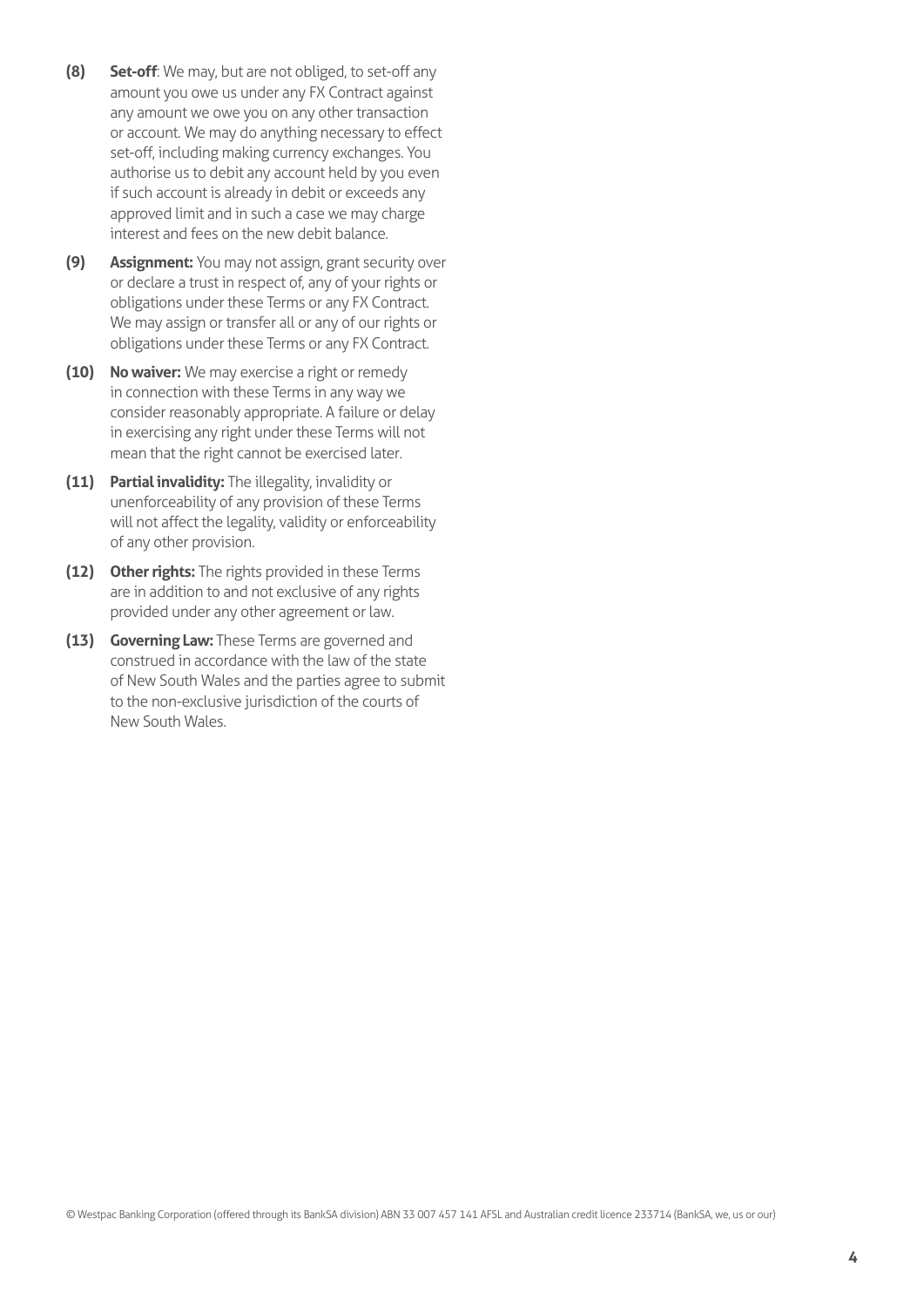This page has been left blank intentionally.